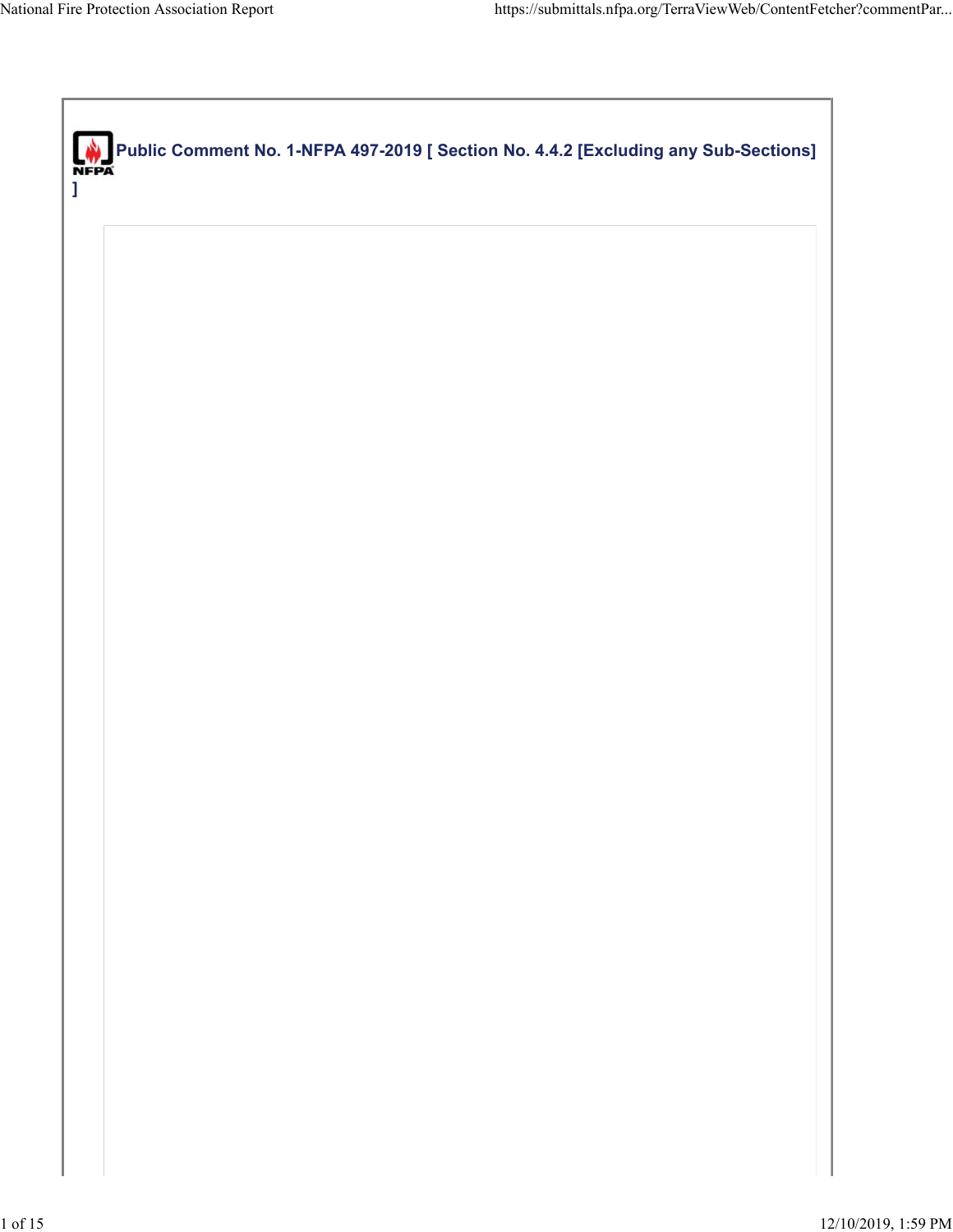An alphabetical listing of selected combustible materials, with their group classification and relevant physical properties, is provided in Table 4.4.2.

Table 4.4.2 Selected Chemicals

| <b>Chemical</b>                  | <b>CAS No.</b> | <b>Class I</b><br>Division Type <sup>a</sup><br><b>Group</b> |             | <b>Flash</b><br><b>Point</b><br>$(^{\circ}C)$ | <b>AIT</b><br>$(^{\circ}C)$ |     | %LFL %UFL | <b>Vapor</b><br><b>Density</b><br>(Air =<br>1) | <b>Vapor</b><br><b>Pressureb</b><br>(mm Hg) | <b>Clas</b><br>Zor<br>Grou |
|----------------------------------|----------------|--------------------------------------------------------------|-------------|-----------------------------------------------|-----------------------------|-----|-----------|------------------------------------------------|---------------------------------------------|----------------------------|
| Acetaldehyde                     | 75-07-0        | C <sup>d</sup>                                               | T           | $-38$                                         | 175 4.0                     |     | 60.0      | 1.5                                            | 874.9                                       | IIA                        |
| <b>Acetic Acid</b>               | 64-19-7        | D <sup>d</sup>                                               | $\rm H$     | 39                                            | 426                         |     | 19.9      | 2.1                                            | 15.6                                        | <b>IIA</b>                 |
| Acetic Acid- tert-Butyl<br>Ester | 540-88-5       | D                                                            | Ш           |                                               |                             | 1.7 | 9.8       | 4.0                                            | 40.6                                        |                            |
| <b>Acetic Anhydride</b>          | 108-24-7       | D                                                            | Ш           | 49                                            | 316 2.7                     |     | 10.3      | 3.5                                            | 4.9                                         | IIA                        |
| Acetone                          | 67-64-1        | D <sup>d</sup>                                               | T           | $-20$                                         | 465 2.5                     |     | 12.8      | 2.0                                            | 230.7                                       | <b>IIA</b>                 |
| Acetone Cyanohydrin              | 75-86-5        | D                                                            | <b>IIIA</b> | 74                                            | 688 2.2                     |     | 12.0      | 2.9                                            | 0.3                                         |                            |
| Acetonitrile                     | 75-05-8        | D                                                            | T           | 6                                             | 524                         | 3.0 | 16.0      | 1.4                                            | 91.1                                        | ШA                         |
| Acetylene                        | 74-86-2        | $A^d$                                                        | <b>GAS</b>  |                                               | 305 2.5                     |     | 100       | 0.9                                            | 36600                                       | ШC                         |
| Acrolein (Inhibited)             | 107-02-8       | $B(C)^d$                                                     | T           |                                               | 235 2.8                     |     | 31.0      | 1.9                                            | 274.1                                       | ШB                         |
| <b>Acrylic Acid</b>              | 79-10-7        | D                                                            | Ш           | 54                                            | 438 2.4                     |     | 8.0       | 2.5                                            | 4.3                                         | ШB                         |
| Acrylonitrile                    | $107 - 13 - 1$ | D <sup>d</sup>                                               | T           | $\mathbf 0$                                   | 481 3                       |     | 17        | 1.8                                            | 108.5                                       | <b>IIB</b>                 |
| Adiponitrile                     | 111-69-3       | D                                                            | <b>IIIA</b> | 93                                            | 550                         |     |           | 1.0                                            | 0.002                                       |                            |
| <b>Allyl Alcohol</b>             | 107-18-6       | $C^d$                                                        | T           | 22                                            | 378 2.5                     |     | 18.0      | 2.0                                            | 25.4                                        | ШB                         |
| <b>Allyl Chloride</b>            | 107-05-1       | D                                                            | T           | $-32$                                         | 485 2.9                     |     | 11.1      | 2.6                                            | 366                                         | <b>IIA</b>                 |
| <b>Allyl Glycidyl Ether</b>      | 106-92-3       | $B(C)$ <sup>e</sup>                                          | Ш           |                                               | 57                          |     |           | 3.9                                            |                                             |                            |
| <b>Alpha-Methyl Styrene</b>      | 98-83-9        | D                                                            | Ш           |                                               | 574 0.8                     |     | 11.0      | 4.1                                            | 2.7                                         |                            |
| n-Amyl Acetate                   | 628-63-7       | D                                                            | T           | 25                                            | 360 1.1                     |     | 7.5       | 4.5                                            | 4.2                                         | IIA                        |
| sec-Amyl Acetate                 | 626-38-0       | D                                                            | I           | 23                                            |                             | 1.1 | 7.5       | 4.5                                            |                                             | IIA                        |
| Ammonia                          | 7664-41-7      | $D$ d,f                                                      | <b>GAS</b>  |                                               | 651                         | 15  | 28        | 0.6                                            | 7498.0                                      | IIA                        |
| Aniline                          | 62-53-3        | D                                                            | <b>IIIA</b> | 70                                            | 615 1.2                     |     | 8.3       | 3.2                                            | 0.7                                         | IIA                        |
| <b>Benzene</b>                   | $71-43-2$      | D <sup>d</sup>                                               | T           | $-11$                                         | 498 1.2                     |     | 7.8       | 2.8                                            | 94.8                                        | <b>IIA</b>                 |
| <b>Benzyl Chloride</b>           | 98-87-3        | D                                                            | <b>IIIA</b> |                                               | 585                         | 1.1 |           | 4.4                                            | 0.5                                         |                            |
| Bromopropyne                     | 106-96-7       | D                                                            | I           | 10                                            | 324                         | 3.0 |           |                                                |                                             |                            |
| n-Butane                         | 106-97-8       | $D$ d,g                                                      | <b>GAS</b>  |                                               | 288                         | 1.9 | 8.5       | 2.0                                            |                                             | ШA                         |
| 1,3-Butadiene                    | 106-99-0       | $B(D)$ <sub>d,e</sub>                                        | <b>GAS</b>  |                                               | 420 2.0                     |     | 11.5      | 1.9                                            |                                             | IIВ                        |
| 1-Butanol                        | $71 - 36 - 3$  | D <sup>d</sup>                                               | T           | 36                                            | 343 1.4                     |     | 11.2      | 2.6                                            | 7.0                                         | <b>IIA</b>                 |
| Butyl alcohol(s)<br>(butanol-2)  | 78-92-2        | D <sup>d</sup>                                               | L           | 23.8                                          | 405 1.7                     |     | 9.8       | 2.6                                            |                                             | IIA                        |
| <b>Butylamine</b>                | 109-73-9       | D                                                            | GAS -12     |                                               | 312 1.7                     |     | 9.8       | 2.5                                            | 92.9                                        | <b>IIA</b>                 |
| <b>Butylene</b>                  | 25167-67-3     | D                                                            | I           |                                               | 385 1.6                     |     | 10.0      | 1.9                                            | 2214.6                                      | <b>IIA</b>                 |
| n-Butyraldehyde                  | 123-72-8       | C <sup>d</sup>                                               | L           | $-12$                                         | 218 1.9                     |     | 12.5      | 2.5                                            | 112.2                                       | <b>IIA</b>                 |
| n-Butyl Acetate                  | 123-86-4       | D <sup>d</sup>                                               | L           | 22                                            | 421 1.7                     |     | 7.6       | 4.0                                            | 11.5                                        | <b>IIA</b>                 |
| sec-Butyl Acetate                | 105-46-4       | D                                                            | Ш           | -8                                            |                             | 1.7 | 9.8       | 4.0                                            | 22.2                                        |                            |
| tert-Butyl Acetate               | 540-88-5       | D                                                            | Ш           |                                               |                             | 1.7 | 9.8       | 4.0                                            | 40.6                                        |                            |
| n-Butyl Acrylate<br>(Inhibited)  | 141-32-2       | D                                                            | Ш           | 49                                            | 293 1.7                     |     | 9.9       | 4.4                                            | 5.5                                         | IIВ                        |
| n-Butyl Glycidyl Ether           | 2426-08-6      | $B(C)$ <sup>e</sup>                                          | Ш           |                                               |                             |     |           |                                                |                                             |                            |
| n-Butyl Formal                   | 110-62-3       | $\mathsf C$                                                  | <b>IIIA</b> |                                               |                             |     |           |                                                | 34.3                                        |                            |
| <b>Butyl Mercaptan</b>           | 109-79-5       | C                                                            | I           | $\overline{2}$                                |                             |     |           | 3.1                                            | 46.4                                        |                            |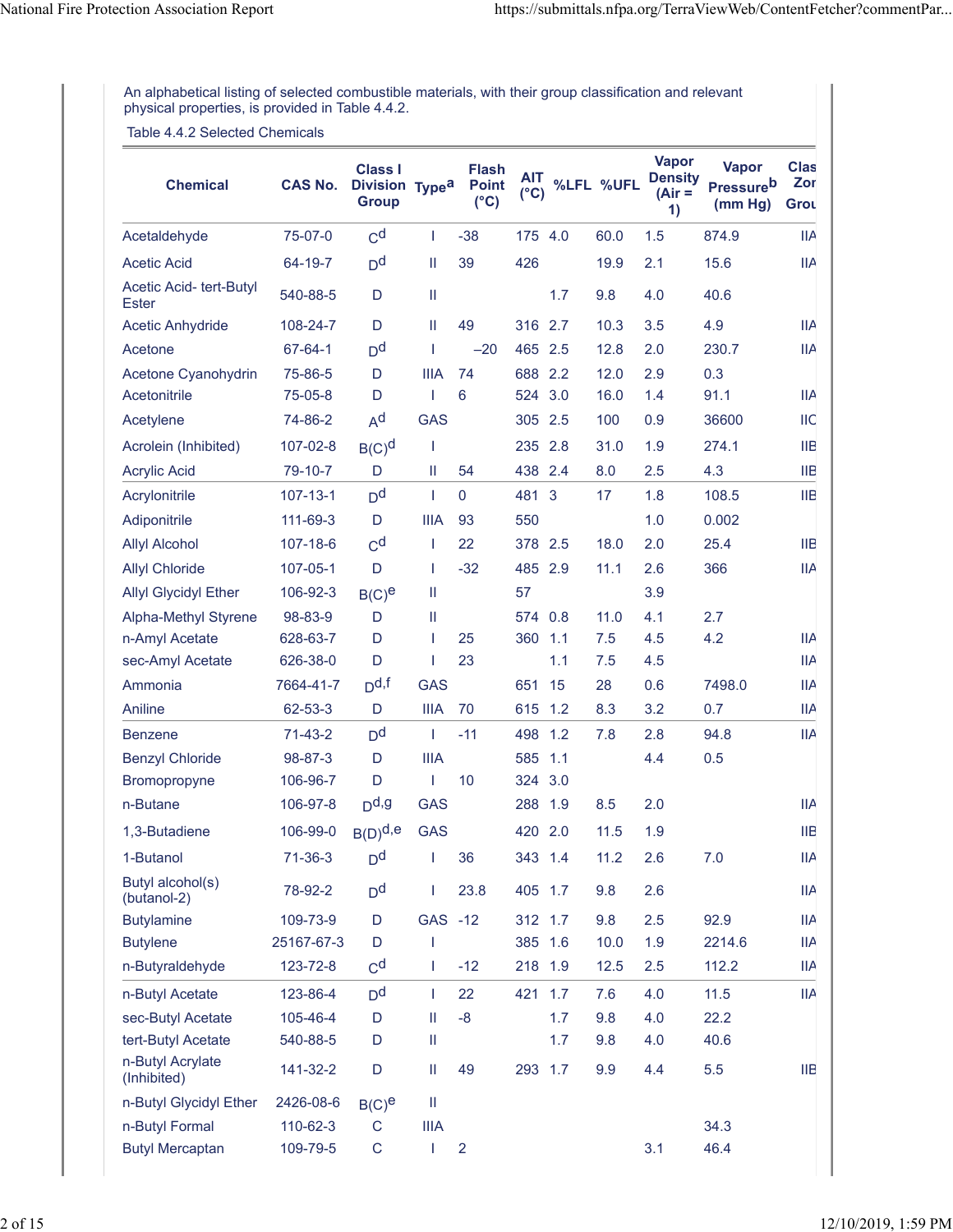| <b>Chemical</b>                              | <b>CAS No.</b> | Class I<br>Division Type <sup>a</sup><br><b>Group</b> |              | <b>Flash</b><br><b>Point</b><br>$(^{\circ}C)$ | AIT<br>$(^{\circ}C)$ |      | %LFL %UFL | <b>Vapor</b><br><b>Density</b><br>$(Air =$<br>1) | <b>Vapor</b><br><b>Pressure</b> b<br>(mm Hg) | <b>Clas</b><br>Zor<br>Grou |
|----------------------------------------------|----------------|-------------------------------------------------------|--------------|-----------------------------------------------|----------------------|------|-----------|--------------------------------------------------|----------------------------------------------|----------------------------|
| Butyl-2-Propenoate                           | 141-32-2       | D                                                     | Ш            | 49                                            |                      | 1.7  | 9.9       | 4.4                                              | 5.5                                          |                            |
| para tert-Butyl Toluene                      | $98 - 51 - 1$  | D                                                     | <b>IIIA</b>  |                                               |                      |      |           |                                                  |                                              |                            |
| n-Butyric Acid                               | 107-92-6       | D <sup>d</sup>                                        | <b>IIIA</b>  | 72                                            | 443                  | 2.0  | 10.0      | 3.0                                              | 0.8                                          |                            |
| <b>Carbon Disulfide</b>                      | $75-15-0$      | d,h                                                   | $\mathbf{I}$ | $-30$                                         | 90                   | 1.3  | 50.0      | 2.6                                              | 358.8                                        | <b>IIC</b>                 |
| <b>Carbon Monoxide</b>                       | 630-08-0       | C <sup>d</sup>                                        | <b>GAS</b>   |                                               | 609                  | 12.5 | 74        | 0.97                                             |                                              | <b>IIB</b>                 |
| Chloroacetaldehyde                           | 107-20-0       | $\mathsf{C}$                                          | <b>IIIA</b>  | 88                                            |                      |      |           |                                                  | 63.1                                         |                            |
| Chlorobenzene                                | 108-90-7       | D                                                     | 1            | 29                                            | 593 1.3              |      | 9.6       | 3.9                                              | 11.9                                         |                            |
| 1-Chloro-1-<br>Nitropropane                  | 2425-66-3      | C                                                     | <b>IIIA</b>  |                                               |                      |      |           |                                                  |                                              |                            |
| Chloroprene                                  | 126-99-8       | D                                                     | <b>GAS</b>   | $-20$                                         |                      | 4.0  | 20.0      | 3.0                                              |                                              |                            |
| Cresol                                       | 1319-77-3      | D                                                     | <b>IIIA</b>  | 81                                            | 559                  | 1.1  |           | 3.7                                              |                                              |                            |
| Crotonaldehyde                               | 4170-30-3      | C <sup>d</sup>                                        | $\mathbf{I}$ | 13                                            | 232                  | 2.1  | 15.5      | 2.4                                              | 33.1                                         | <b>IIB</b>                 |
| Cumene                                       | 98-82-8        | D                                                     | $\mathbf{I}$ | 36                                            | 424                  | 0.9  | 6.5       | 4.1                                              | 4.6                                          | <b>IIA</b>                 |
| Cyclohexane                                  | 110-82-7       | D                                                     | $\mathbf{I}$ | $-17$                                         | 245                  | 1.3  | 8.0       | 2.9                                              | 98.8                                         | <b>IIA</b>                 |
| Cyclohexanol                                 | 108-93-0       | D                                                     | <b>IIIA</b>  | 68                                            | 300                  |      |           | 3.5                                              | 0.7                                          | <b>IIA</b>                 |
| Cyclohexanone                                | 108-94-1       | D                                                     | Ш            | 44                                            | 420                  | 1.1  | 9.4       | 3.4                                              | 4.3                                          | <b>IIA</b>                 |
| Cyclohexene                                  | 110-83-8       | D                                                     | $\mathbf{I}$ | $-6$                                          | 244                  | 1.2  |           | 2.8                                              | 89.4                                         | ШA                         |
| Cyclopropane                                 | 75-19-4        | D <sup>d</sup>                                        | $\mathbf{I}$ |                                               | 503                  | 2.4  | 10.4      | 1.5                                              | 5430                                         | IIA                        |
| p-Cymene                                     | 99-87-6        | D                                                     | Ш            | 47                                            | 436                  | 0.7  | 5.6       | 4.6                                              | 1.5                                          | <b>IIA</b>                 |
| Decene                                       | 872-05-9       | D                                                     | Ш            |                                               | 235                  |      |           | 4.8                                              | 1.7                                          |                            |
| n-Decaldehyde                                | 112-31-2       | C                                                     | <b>IIIA</b>  |                                               |                      |      |           |                                                  | 0.09                                         |                            |
| n-Decanol                                    | 112-30-1       | D                                                     | <b>IIIA</b>  | 82                                            | 288                  |      |           | 5.3                                              | 0.008                                        |                            |
| Decyl Alcohol                                | 112-30-1       | D                                                     | <b>IIIA</b>  | 82                                            | 288                  |      |           | 5.3                                              | 0.008                                        |                            |
| Diacetone Alcohol                            | 123-42-2       | D                                                     | <b>IIIA</b>  | 64                                            | 603                  | 1.8  | 6.9       | 4.0                                              | 1.4                                          |                            |
| Di-Isobutylene                               | 25167-70-8     | D <sup>d</sup>                                        | $\mathbf{I}$ | $\overline{2}$                                | 391                  | 0.8  | 4.8       | 3.8                                              |                                              |                            |
| Di-Isobutyl Ketone                           | 108-83-8       | D                                                     | Ш            | 60                                            | 396                  | 0.8  | 7.1       | 4.9                                              | 1.7                                          |                            |
| o-Dichlorobenzene                            | 955-50-1       | D                                                     | <b>IIIA</b>  | 66                                            | 647 2.2              |      | 9.2       | 5.1                                              |                                              | <b>IIA</b>                 |
| 1,4-Dichloro-2,3<br>Epoxybutane              | 3583-47-9      | D <sup>d</sup>                                        | T            |                                               |                      | 1.9  | 8.5       | 2.0                                              |                                              | <b>IIA</b>                 |
| 1,1-Dichloroethane                           | 1300-21-6      | D                                                     | $\mathbf{I}$ |                                               | 438 6.2              |      | 16.0      | 3.4                                              | 227                                          | IIA                        |
| 1,2-Dichloroethylene                         | 156-59-2       | D                                                     | $\mathbf{I}$ | 97                                            | 460 5.6              |      | 12.8      | 3.4                                              | 204                                          | <b>IIA</b>                 |
| 1,1-Dichloro-1-<br>Nitroethane               | 594-72-9       | C                                                     | <b>IIIA</b>  | 76                                            |                      |      |           | 5.0                                              |                                              |                            |
| 1,3-Dichloropropene                          | 10061-02-6     | D                                                     | T            | 35                                            |                      | 5.3  | 14.5      | 3.8                                              |                                              |                            |
| Dicyclopentadiene                            | 77-73-6        | $\mathsf C$                                           | $\mathbf{I}$ | 32                                            | 503                  |      |           |                                                  | 2.8                                          | <b>IIA</b>                 |
| Diethylamine                                 | 109-87-9       | C <sup>d</sup>                                        | $\mathbf{I}$ | $-28$                                         | 312 1.8              |      | 10.1      | 2.5                                              |                                              | <b>IIA</b>                 |
| Diethylaminoethanol                          | 100-37-8       | $\mathsf{C}$                                          | <b>IIIA</b>  | 60                                            | 320                  |      |           | 4.0                                              | 1.6                                          | <b>IIA</b>                 |
| <b>Diethyl Benzene</b>                       | 25340-17-4     | D                                                     | Ш            | 57                                            | 395                  |      |           | 4.6                                              |                                              |                            |
| Diethyl Ether (Ethyl<br>Ether)               | 60-29-7        | C <sup>d</sup>                                        | $\mathbf{I}$ | $-45$                                         | 160 1.9              |      | 36        | 2.6                                              | 538                                          | HЕ                         |
| Diethylene Glycol<br><b>Monobutyl Ether</b>  | 112-34-5       | $\mathsf C$                                           | <b>IIIA</b>  | 78                                            | 228 0.9              |      | 24.6      | 5.6                                              | 0.02                                         |                            |
| Diethylene Glycol<br><b>Monomethyl Ether</b> | $111 - 77 - 3$ | C                                                     | <b>IIIA</b>  | 93                                            | 241                  |      |           |                                                  | 0.2                                          |                            |
| n-n-Dimethyl Aniline                         | 121-69-7       | С                                                     | <b>IIIA</b>  | 63                                            | 371                  | 1.0  |           | 4.2                                              | 0.7                                          |                            |
| <b>Dimethyl Formamide</b>                    | 68-12-2        | D                                                     | Ш            | 58                                            | 455 2.2              |      | 15.2      | 2.5                                              | 4.1                                          | <b>IIA</b>                 |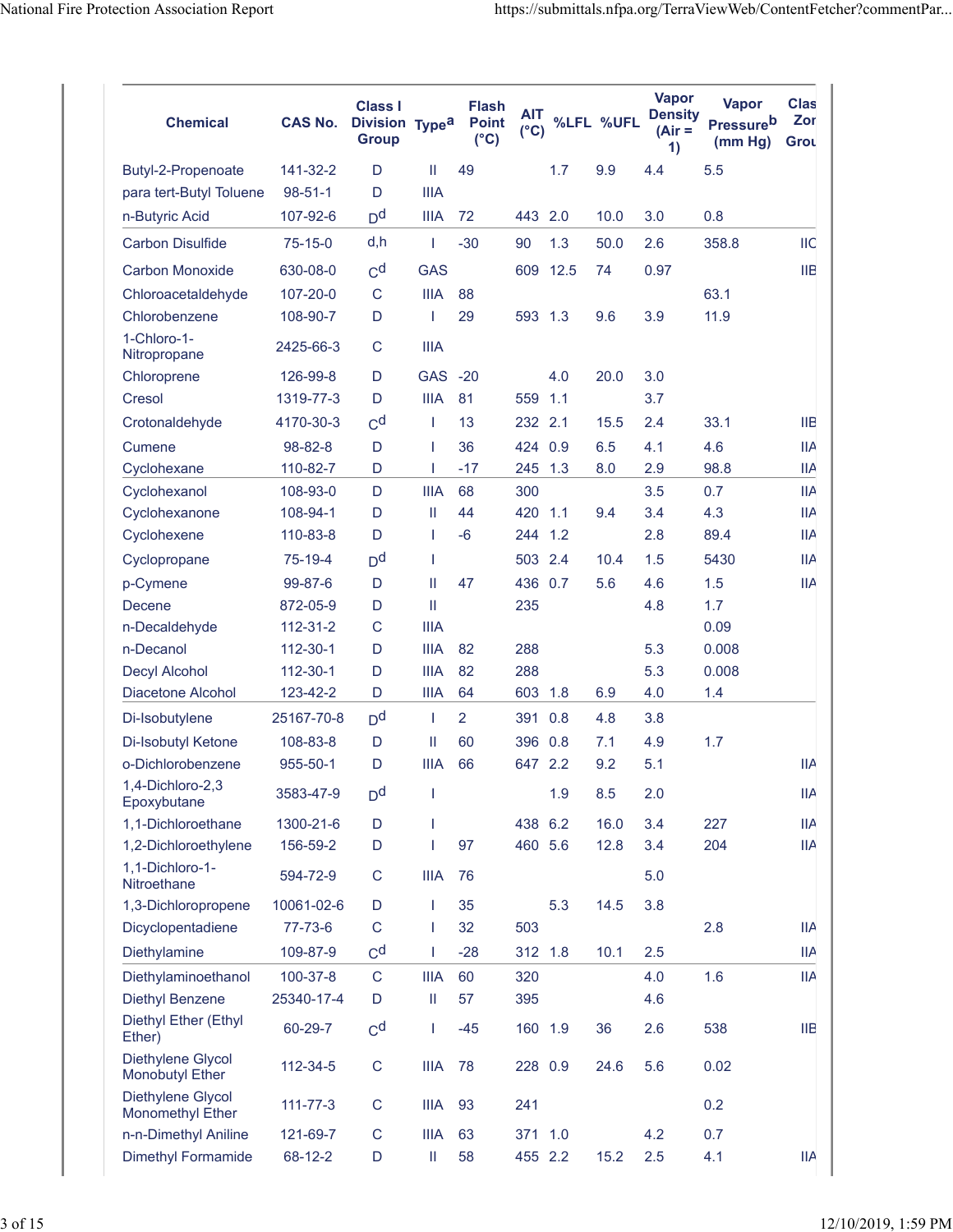| <b>Chemical</b>                                             | <b>CAS No.</b> | <b>Class I</b><br>Division Type <sup>a</sup><br><b>Group</b> |              | <b>Flash</b><br><b>Point</b><br>$(^{\circ}C)$ | AIT<br>$(^{\circ}C)$ |     | %LFL %UFL | <b>Vapor</b><br><b>Density</b><br>$(Air =$<br>$\left( \right)$ | <b>Vapor</b><br><b>Pressureb</b><br>(mm Hg) | <b>Clas</b><br>Zor<br>Grou |
|-------------------------------------------------------------|----------------|--------------------------------------------------------------|--------------|-----------------------------------------------|----------------------|-----|-----------|----------------------------------------------------------------|---------------------------------------------|----------------------------|
| <b>Dimethyl Sulfate</b>                                     | 77-78-1        | D                                                            | <b>IIIA</b>  | 83                                            | 188                  |     |           | 4.4                                                            | 0.7                                         |                            |
| Dimethylamine                                               | 124-40-3       | $\mathsf C$                                                  | <b>GAS</b>   |                                               | 400                  | 2.8 | 14.4      | 1.6                                                            |                                             | IIA                        |
| 2,2-Dimethylbutane                                          | 75-83-2        | D <sub>d</sub>                                               | T            | $-48$                                         | 405                  |     |           |                                                                | 319.3                                       |                            |
| 2,3-Dimethylbutane                                          | 78-29-8        | D <sub>0</sub>                                               | T            |                                               | 396                  |     |           |                                                                |                                             |                            |
| 3,3-Dimethylheptane                                         | 1071-26-7      | D <sub>0</sub>                                               | T            |                                               | 325                  |     |           |                                                                | 10.8                                        |                            |
| 2,3-Dimethylhexane                                          | 31394-54-4     | D <sub>0</sub>                                               | T            |                                               | 438                  |     |           |                                                                |                                             |                            |
| 2,3-Dimethylpentane                                         | 107-83-5       | D <sub>9</sub>                                               | T            |                                               | 335                  |     |           |                                                                | 211.7                                       |                            |
| Di-N-Propylamine                                            | 142-84-7       | C                                                            | $\mathbf{I}$ | 17                                            | 299                  |     |           |                                                                | 27.1                                        | <b>IIA</b>                 |
| 1,4-Dioxane                                                 | 123-91-1       | C <sup>d</sup>                                               | T            | 12                                            | 180 2.0              |     | 22.0      | 3.0                                                            | 38.2                                        | ШB                         |
| Dipentene                                                   | 138-86-3       | D                                                            | Ш            | 45                                            | 237                  | 0.7 | 6.1       | 4.7                                                            |                                             | <b>IIA</b>                 |
| Dipropylene Glycol<br><b>Methyl Ether</b>                   | 34590-94-8     | C                                                            | <b>IIIA</b>  | 85                                            |                      | 1.1 | 3.0       | 5.1                                                            | 0.5                                         |                            |
| Diisopropylamine                                            | 108-18-9       | C                                                            | <b>GAS</b>   | $-6$                                          | 316 1.1              |     | 7.1       | 3.5                                                            |                                             | <b>IIA</b>                 |
| Dodecene                                                    | 6842-15-5      | D                                                            | <b>IIIA</b>  | 100                                           | 255                  |     |           |                                                                |                                             |                            |
| Epichlorohydrin                                             | 3132-64-7      | C <sup>d</sup>                                               | 1            | 33                                            | 411                  | 3.8 | 21.0      | 3.2                                                            | 13.0                                        |                            |
| <b>Ethane</b>                                               | 74-84-0        | D <sup>d</sup>                                               | GAS -135     |                                               | 472 3.0              |     | 12.5      | 1.0                                                            |                                             | <b>IIA</b>                 |
| Ethanol                                                     | 64-17-5        | D <sup>d</sup>                                               | T            | 13                                            | 363 3.3              |     | 19.0      | 1.6                                                            | 59.5                                        | <b>IIA</b>                 |
| Ethylamine                                                  | 75-04-7        | D <sup>d</sup>                                               | T            | $-18$                                         | 385                  | 3.5 | 14.0      | 1.6                                                            | 1048                                        |                            |
| <b>Ethylene</b>                                             | 74-85-1        | C <sup>d</sup>                                               | <b>GAS</b>   |                                               | 490                  | 2.7 | 36.0      | 1.0                                                            |                                             | <b>IIB</b>                 |
| Ethylenediamine                                             | 107-15-3       | D <sup>d</sup>                                               | $\mathbf{I}$ | 33                                            | 385 2.5              |     | 12.0      | 2.1                                                            | 12.5                                        |                            |
| Ethylenimine                                                | 151-56-4       | C <sup>d</sup>                                               | $\mathbf{I}$ | $-11$                                         | 320                  | 3.3 | 54.8      | 1.5                                                            | 211                                         |                            |
| Ethylene Chlorohydrin                                       | 107-07-3       | D                                                            | <b>IIIA</b>  | 59                                            | 425                  | 4.9 | 15.9      | 2.8                                                            | 7.2                                         |                            |
| <b>Ethylene Dichloride</b>                                  | 107-06-2       | D <sup>d</sup>                                               | $\mathbf{I}$ | 13                                            | 413                  | 6.2 | 16.0      | 3.4                                                            | 79.7                                        |                            |
| <b>Ethylene Glycol</b><br><b>Monoethyl Ether</b><br>Acetate | 111-15-9       | C                                                            | Ш            | 47                                            | 379 1.7              |     |           | 4.7                                                            | 2.3                                         | <b>IIA</b>                 |
| <b>Ethylene Glycol</b><br><b>Monobutyl Ether</b><br>Acetate | 112-07-2       | $\mathsf C$                                                  | <b>IIIA</b>  |                                               | 340 0.9              |     | 8.5       |                                                                | 0.9                                         |                            |
| <b>Ethylene Glycol</b><br><b>Monobutyl Ether</b>            | 111-76-2       | $\mathsf C$                                                  | <b>IIIA</b>  |                                               | 238 1.1              |     | 12.7      | 4.1                                                            | 1.0                                         |                            |
| <b>Ethylene Glycol</b><br><b>Monoethyl Ether</b>            | 110-80-5       | C                                                            | $\rm{II}$    |                                               | 235 1.7              |     | 15.6      | 3.0                                                            | 5.4                                         |                            |
| <b>Ethylene Glycol</b><br>Monomethyl Ether                  | 109-86-4       | D                                                            | $\rm{II}$    |                                               | 285 1.8              |     | 14.0      | 2.6                                                            | 9.2                                         |                            |
| <b>Ethylene Oxide</b>                                       | $75 - 21 - 8$  | $B(C)^{d,e}$                                                 | T            | $-20$                                         | 429 3                |     | 100       | 1.5                                                            | 1314                                        | ШB                         |
| 2-Ethylhexaldehyde                                          | 123-05-7       | C                                                            | Ш            | 52                                            | 191 0.8              |     | 7.2       | 4.4                                                            | 1.9                                         |                            |
| 2-Ethylhexanol                                              | 104-76-7       | D                                                            | <b>IIIA</b>  | 81                                            |                      | 0.9 | 9.7       | 4.5                                                            | 0.2                                         |                            |
| 2-Ethylhexyl Acrylate                                       | 103-09-3       | D                                                            | <b>IIIA</b>  | 88                                            | 252                  |     |           |                                                                | 0.3                                         |                            |
| <b>Ethyl Acetate</b>                                        | 141-78-6       | D <sup>d</sup>                                               | $\mathbf{I}$ | $-4$                                          | 427 2.0              |     | 11.5      | 3.0                                                            | 93.2                                        | <b>IIA</b>                 |
| <b>Ethyl Acrylate</b><br>(Inhibited)                        | 140-88-5       | D <sup>d</sup>                                               | $\mathbf{I}$ | $\overline{9}$                                | 372 1.4              |     | 14.0      | 3.5                                                            | 37.5                                        | ШA                         |
| <b>Ethyl Alcohol</b>                                        | 64-17-5        | D <sup>d</sup>                                               | $\mathbf{I}$ | 13                                            | 363 3.3              |     | 19.0      | 1.6                                                            | 59.5                                        | IIA                        |
| Ethyl Sec-Amyl Ketone                                       | 541-85-5       | D                                                            | Ш            | 59                                            |                      |     |           |                                                                |                                             |                            |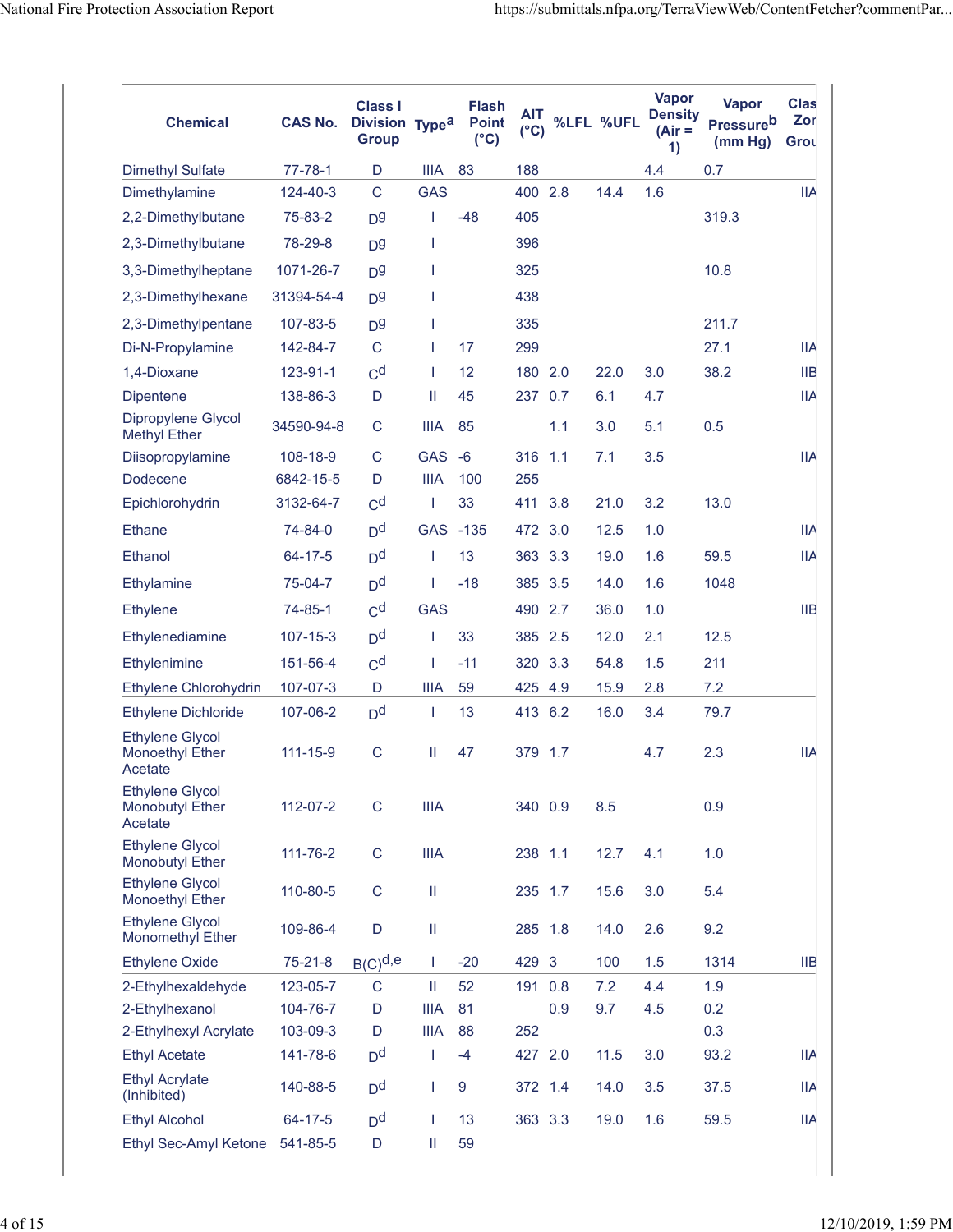| <b>Chemical</b>              | <b>CAS No.</b> | <b>Class I</b><br>Division Type <sup>a</sup><br><b>Group</b> |                                     | <b>Flash</b><br><b>Point</b><br>$(^{\circ}C)$ | <b>AIT</b><br>$(^{\circ}C)$ | %LFL     | %UFL | <b>Vapor</b><br><b>Density</b><br>$(Air =$<br>1) | <b>Vapor</b><br><b>Pressureb</b><br>(mm Hg) | <b>Clas</b><br>Zor<br>Grou |
|------------------------------|----------------|--------------------------------------------------------------|-------------------------------------|-----------------------------------------------|-----------------------------|----------|------|--------------------------------------------------|---------------------------------------------|----------------------------|
| <b>Ethyl Benzene</b>         | $100 - 41 - 4$ | D                                                            | T                                   | 15                                            | 432 0.8                     |          | 6.7  | 3.7                                              | 9.6                                         |                            |
| <b>Ethyl Butanol</b>         | 97-95-0        | D                                                            | Ш                                   | 57                                            |                             | 1.2      | 7.7  | 3.5                                              | 1.5                                         |                            |
| <b>Ethyl Butyl Ketone</b>    | 106-35-4       | D                                                            | Ш                                   | 46                                            |                             |          |      | 4.0                                              | 3.6                                         |                            |
| <b>Ethyl Chloride</b>        | 75-00-3        | D                                                            | <b>GAS</b>                          | $-50$                                         | 519 3.8                     |          | 15.4 | 2.2                                              |                                             |                            |
| <b>Ethyl Formate</b>         | 109-94-4       | D                                                            | GAS -20                             |                                               | 455 2.8                     |          | 16.0 | 2.6                                              |                                             | IIA                        |
| <b>Ethyl Mercaptan</b>       | 75-08-1        | C <sub>d</sub>                                               | I                                   | $-18$                                         | 300 2.8                     |          | 18.0 | 2.1                                              | 527.4                                       | <b>IIB</b>                 |
| n-Ethyl Morpholine           | 100-74-3       | C                                                            | T                                   | 32                                            |                             |          |      | 4.0                                              |                                             |                            |
| 2-Ethyl-3-Propyl<br>Acrolein | 645-62-5       | C                                                            | <b>IIIA</b>                         | 68                                            |                             |          |      | 4.4                                              |                                             |                            |
| <b>Ethyl Silicate</b>        | 78-10-4        | D                                                            | $\mathbf{  }$                       |                                               |                             |          |      | 7.2                                              |                                             |                            |
| Formaldehyde (Gas)           | $50 - 00 - 0$  | B                                                            | <b>GAS</b>                          |                                               | 430 7                       |          | 73   | 1.0                                              |                                             | <b>IIB</b>                 |
| <b>Formic Acid</b>           | 64-18-6        | D                                                            | Ш                                   | 50                                            |                             | 434 18.0 | 57.0 | 1.6                                              | 42.7                                        | IIA                        |
| Fuel Oil 1                   | 8008-20-6      | D                                                            | II or<br>IIIA <sup>k</sup>          | $38 - 72^k$                                   | 210 0.7                     |          | 5.0  |                                                  |                                             |                            |
| Fuel Oil 2                   |                |                                                              | II or                               | IIIAk $52-96^k$                               | 257                         |          |      |                                                  |                                             |                            |
| Fuel Oil 6                   |                |                                                              | <b>IIIA</b> or<br>IIIB <sup>k</sup> | $66 - 132$ <sup>k</sup>                       |                             |          |      |                                                  |                                             |                            |
| <b>Furfural</b>              | $98 - 01 - 1$  | C                                                            | <b>IIIA</b>                         | 60                                            | 316 2.1                     |          | 19.3 | 3.3                                              | 2.3                                         |                            |
| <b>Furfuryl Alcohol</b>      | 98-00-0        | $\mathsf{C}$                                                 | <b>IIIA</b>                         | 75                                            | 490                         | 1.8      | 16.3 | 3.4                                              | 0.6                                         |                            |
| Gasoline                     | 8006-61-9      | D <sup>d</sup>                                               | $\mathbf{I}$                        | $-46$                                         | 280                         | 1.4      | 7.6  | 3.0                                              |                                             |                            |
| n-Heptane                    | 142-82-5       | D <sup>d</sup>                                               | $\mathbf{I}$                        | $-4$                                          | 204                         | 1.0      | 6.7  | 3.5                                              | 45.5                                        | IIA                        |
| n-Heptene                    | 81624-04-6     | D <sub>0</sub>                                               | $\mathbf{I}$                        | $-1$                                          | 204                         |          |      | 3.4                                              |                                             |                            |
| n-Hexane                     | 110-54-3       | $D$ d,g                                                      | $\mathbf{I}$                        | $-23$                                         | 225 1.1                     |          | 7.5  | 3.0                                              | 152                                         | IIA                        |
| Hexanol                      | $111 - 27 - 3$ | D                                                            | <b>IIIA</b>                         | 63                                            |                             |          |      | 3.5                                              | 0.8                                         | IIA                        |
| 2-Hexanone                   | 591-78-6       | D                                                            | $\mathbf{I}$                        | 35                                            | 424 1.2                     |          | 8.0  | 3.5                                              | 10.6                                        |                            |
| Hexene                       | 592-41-6       | D                                                            | T                                   | $-26$                                         | 245 1.2                     |          | 6.9  |                                                  | 186                                         |                            |
| sec-Hexyl Acetate            | 108-84-9       | D                                                            | II                                  | 45                                            |                             |          |      | 5.0                                              |                                             |                            |
| <b>Hydrazine</b>             | 302-01-2       | $\mathsf C$                                                  | Ш                                   | 38                                            | 23                          |          | 98.0 | 1.1                                              | 14.4                                        |                            |
| Hydrogen                     | 1333-74-0      | B <sub>d</sub>                                               | <b>GAS</b>                          |                                               | 500 4                       |          | 75   | 0.1                                              |                                             | <b>IIC</b>                 |
| Hydrogen Cyanide             | 74-90-8        | C <sup>d</sup>                                               | GAS -18                             |                                               | 538 5.6                     |          | 40.0 | 0.9                                              |                                             | <b>IIB</b>                 |
| <b>Hydrogen Selenide</b>     | 7783-07-5      | C                                                            | 1                                   |                                               |                             |          |      |                                                  | 7793                                        |                            |
| <b>Hydrogen Sulfide</b>      | 7783-06-4      | C <sup>d</sup>                                               | <b>GAS</b>                          |                                               | 260 4.0                     |          | 44.0 | 1.2                                              |                                             | ШB                         |
| <b>Isoamyl Acetate</b>       | 123-92-2       | D                                                            | $\mathbf{I}$                        | 25                                            | 360 1.0                     |          | 7.5  | 4.5                                              | 6.1                                         |                            |
| <b>Isoamyl Alcohol</b>       | 123-51-3       | D                                                            | Ш                                   | 43                                            | 350 1.2                     |          | 9.0  | 3.0                                              | 3.2                                         | IIA                        |
| Isobutane                    | 75-28-5        | D <sub>0</sub>                                               | <b>GAS</b>                          |                                               | 460                         | 1.8      | 8.4  | 2.0                                              |                                             | <b>IIA</b>                 |
| <b>Isobutyl Acetate</b>      | 110-19-0       | D <sup>d</sup>                                               | $\mathbf{I}$                        | 18                                            | 421 2.4                     |          | 10.5 | 4.0                                              | 17.8                                        |                            |
| <b>Isobutyl Acrylate</b>     | 106-63-8       | D                                                            | $\mathsf{I}$                        |                                               | 427                         |          |      | 4.4                                              | 7.1                                         |                            |
| <b>Isobutyl Alcohol</b>      | 78-83-1        | D <sup>d</sup>                                               | T                                   | $-40$                                         | 416 1.2                     |          | 10.9 | 2.5                                              | 10.5                                        | IIA                        |
| Isobutyraldehyde             | 78-84-2        | $\mathsf C$                                                  | <b>GAS</b>                          | $-40$                                         | 196 1.6                     |          | 10.6 | 2.5                                              |                                             | IIA                        |
| Isodecaldehyde               | $112 - 31 - 2$ | $\mathsf C$                                                  | <b>IIIA</b>                         |                                               |                             |          |      | 5.4                                              | 0.09                                        |                            |
| Isohexane                    | 107-83-5       | D <sup>g</sup>                                               |                                     |                                               | 264                         |          |      |                                                  | 211.7                                       | IIA                        |
| Isopentane                   | 78-78-4        | D <sub>0</sub>                                               |                                     |                                               | 420                         |          |      |                                                  | 688.6                                       |                            |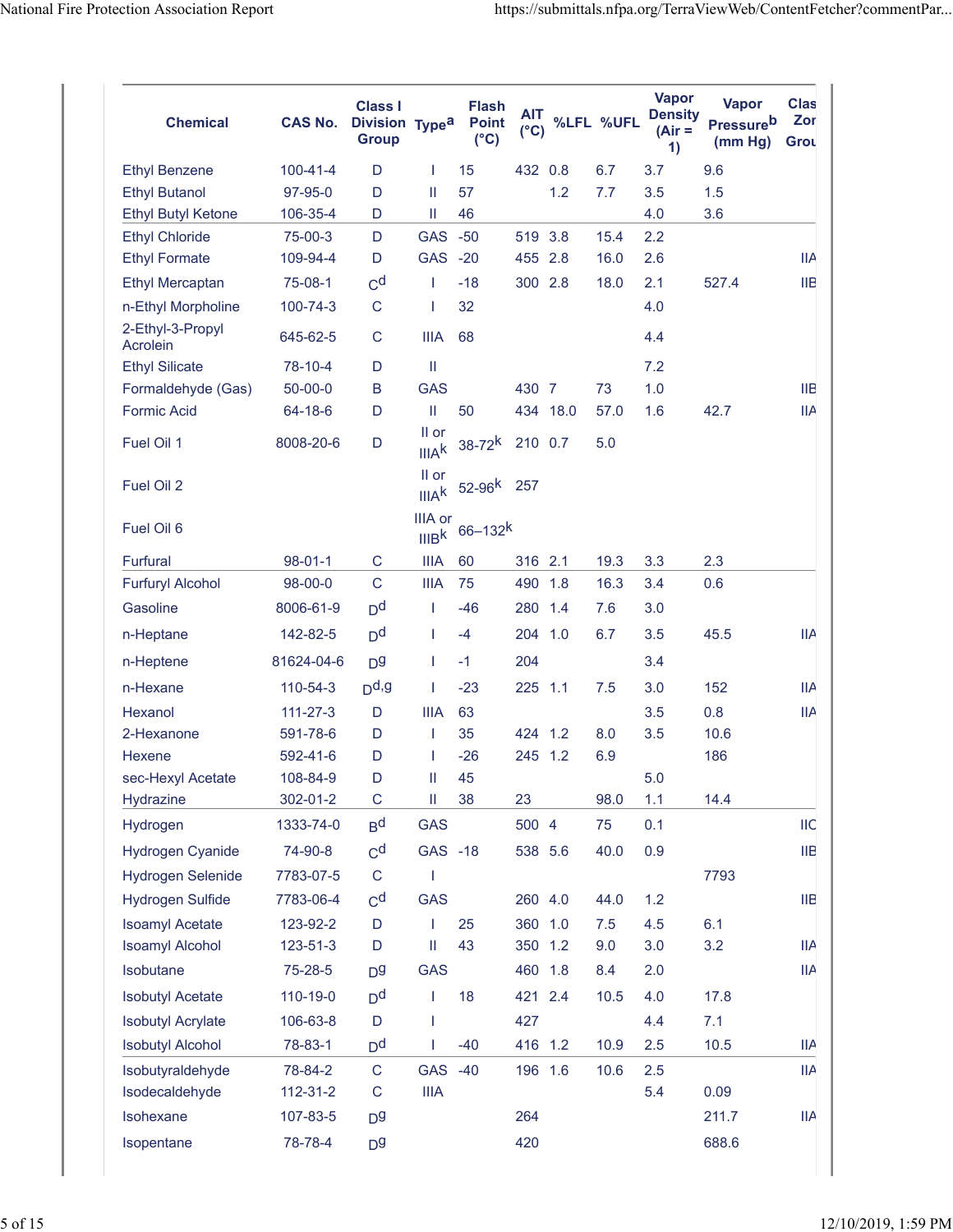| <b>Chemical</b>                              | <b>CAS No.</b> | <b>Class I</b><br>Division Type <sup>a</sup><br><b>Group</b> |            | Flash<br><b>Point</b><br>$(^{\circ}C)$ | <b>AIT</b><br>$(^{\circ}C)$ |     | %LFL %UFL | <b>Vapor</b><br><b>Density</b><br>$(Air =$<br>1) | <b>Vapor</b><br><b>Pressureb</b><br>(mm Hg) | <b>Clas</b><br>Zor<br>Grou |
|----------------------------------------------|----------------|--------------------------------------------------------------|------------|----------------------------------------|-----------------------------|-----|-----------|--------------------------------------------------|---------------------------------------------|----------------------------|
| <b>Isooctyl Aldehyde</b>                     | 123-05-7       | C                                                            | Ш          |                                        | 197                         |     |           |                                                  | 1.9                                         |                            |
| Isophorone                                   | 78-59-1        | D                                                            |            | 84                                     | 460 0.8                     |     | 3.8       | 4.8                                              | 0.4                                         |                            |
| <b>Isoprene</b>                              | 78-79-5        | D <sup>d</sup>                                               | T          | $-54$                                  | 220                         | 1.5 | 8.9       | 2.4                                              | 550.6                                       |                            |
| <b>Isopropyl Acetate</b>                     | 108-21-4       | D                                                            | T          |                                        | 460 1.8                     |     | 8.0       | 3.5                                              | 60.4                                        |                            |
| <b>Isopropyl Ether</b>                       | 108-20-3       | D <sup>d</sup>                                               | L          | $-28$                                  | 443 1.4                     |     | 7.9       | 3.5                                              | 148.7                                       | <b>IIA</b>                 |
| <b>Isopropyl Glycidyl</b><br><b>Ether</b>    | 4016-14-2      | C                                                            | T          |                                        |                             |     |           |                                                  |                                             |                            |
| Isopropylamine                               | 75-31-0        | D                                                            | GAS -26    |                                        | 402 2.3                     |     | 10.4      | 2.0                                              |                                             |                            |
| Kerosene                                     | 8008-20-6      | D                                                            | Ш          | 72                                     | 210 0.7                     |     | 5.0       |                                                  |                                             | <b>IIA</b>                 |
| <b>Liquefied Petroleum</b><br>Gas            | 68476-8-7      | D                                                            | I          |                                        | 405                         |     |           |                                                  |                                             |                            |
| <b>Mesityl Oxide</b>                         | 141-97-9       | D <sup>d</sup>                                               | T          | 31                                     | 344 1.4                     |     | 7.2       | 3.4                                              | 47.6                                        |                            |
| Methane                                      | 74-82-8        | D <sup>d</sup>                                               | <b>GAS</b> |                                        | 600 5                       |     | 15        | 0.6                                              |                                             | <b>IIA</b>                 |
| Methanol                                     | 67-56-1        | D <sup>d</sup>                                               | T          | 12                                     | 385 6.0                     |     | 36.0      | 1.1                                              | 126.3                                       | <b>IIA</b>                 |
| <b>Methyl Acetate</b>                        | 79-20-9        | D                                                            | <b>GAS</b> | $-10$                                  | 454                         | 3.1 | 16.0      | 2.6                                              |                                             | <b>IIA</b>                 |
| <b>Methyl Acrylate</b>                       | 96-33-3        | D                                                            | GAS -3     |                                        | 468 2.8                     |     | 25.0      | 3.0                                              |                                             | ШB                         |
| <b>Methyl Alcohol</b>                        | 67-56-1        | D <sup>d</sup>                                               | I          |                                        | 385 6.0                     |     | 36        | 1.1                                              | 126.3                                       | ШA                         |
| Methyl Amyl Alcohol                          | 108-11-2       | D                                                            | Ш          | 41                                     |                             | 1.0 | 5.5       | 3.5                                              | 5.3                                         | ШA                         |
| <b>Methyl Chloride</b>                       | 74-87-3        | D                                                            | <b>GAS</b> | $-46$                                  | 632 8.1                     |     | 17.4      | 1.7                                              |                                             | <b>IIA</b>                 |
| <b>Methyl Ether</b>                          | 115-10-6       | C <sub>d</sub>                                               | <b>GAS</b> | $-41$                                  | 350 3.4                     |     | 27.0      | 1.6                                              |                                             | ШB                         |
| Methyl Ethyl Ketone                          | 78-93-3        | D <sup>d</sup>                                               | L          | $-6$                                   | 404 1.4                     |     | 11.4      | 2.5                                              | 92.4                                        | <b>IIB</b>                 |
| <b>Methyl Formal</b>                         | 534-15-6       | C <sup>d</sup>                                               | I          | $\mathbf{1}$                           | 238                         |     |           | 3.1                                              |                                             |                            |
| <b>Methyl Formate</b>                        | 107-31-3       | D                                                            | GAS -19    |                                        | 449 4.5                     |     | 23.0      | 2.1                                              |                                             | ШA                         |
| 2-Methylhexane                               | 31394-54-4     | D <sub>0</sub>                                               | I          |                                        | 280                         |     |           |                                                  |                                             |                            |
| Methyl Isobutyl Ketone                       | 108-10-1       | D <sup>d</sup>                                               | I          | 13                                     | 440                         | 1.2 | 8.0       | 3.5                                              | 11                                          |                            |
| Methyl Isocyanate                            | 624-83-9       | D                                                            | GAS -15    |                                        | 534 5.3                     |     | 26.0      | 2.0                                              |                                             | IIА                        |
| Methyl Mercaptan                             | 74-93-1        | $\mathsf C$                                                  | <b>GAS</b> | $-18$                                  |                             | 3.9 | 21.8      | 1.7                                              |                                             |                            |
| Methyl Methacrylate                          | 80-62-6        | D                                                            | T          | 10                                     | 422 1.7                     |     | 8.2       | 3.6                                              | 37.2                                        | <b>IIA</b>                 |
| Methyl N-Amyl Ketone                         | 110-43-0       | D                                                            | Ш          | 49                                     | 393 1.1                     |     | 7.9       | 3.9                                              | 3.8                                         |                            |
| <b>Methyl Tertiary Butyl</b><br><b>Ether</b> | 1634-04-4      | D                                                            | T          | $-80$                                  | 435 1.6                     |     | 8.4       | 0.2                                              | 250.1                                       |                            |
| 2-Methyloctane                               | 3221-61-2      |                                                              |            |                                        | 220                         |     |           |                                                  | 6.3                                         |                            |
| 2-Methylpropane                              | 75-28-5        | D <sup>g</sup>                                               | I          |                                        | 460                         |     |           |                                                  | 2639                                        |                            |
| Methyl-1-Propanol                            | 78-83-1        | D <sup>d</sup>                                               | T          | $-40$                                  | 416 1.2                     |     | 10.9      | 2.5                                              | 10.1                                        | <b>IIA</b>                 |
| Methyl-2-Propanol                            | 75-65-0        | D <sup>d</sup>                                               | T          | 10                                     | 360 2.4                     |     | 8.0       | 2.6                                              | 42.2                                        |                            |
| 2-Methyl-5-Ethyl<br>Pyridine                 | 104-90-5       | D                                                            |            | 74                                     |                             | 1.1 | 6.6       | 4.2                                              |                                             |                            |
| Methylacetylene                              | 74-99-7        | C <sup>d</sup>                                               | T          |                                        |                             | 1.7 |           | 1.4                                              | 4306                                        |                            |
| Methylacetylene-<br>Propadiene               | 27846-30-6     | $\mathsf C$                                                  | T          |                                        |                             |     |           |                                                  |                                             | <b>IIB</b>                 |
| Methylal                                     | 109-87-5       | $\mathsf C$                                                  |            | $-18$                                  | 237                         | 1.6 | 17.6      | 2.6                                              | 398                                         |                            |
| Methylamine                                  | 74-89-5        | D                                                            | <b>GAS</b> |                                        | 430 4.9                     |     | 20.7      | 1.0                                              |                                             | IIA                        |
| 2-Methylbutane                               | 78-78-4        | D <sub>0</sub>                                               |            | $-56$                                  | 420 1.4                     |     | 8.3       | 2.6                                              | 688.6                                       |                            |
| Methylcyclohexane                            | 208-87-2       | D                                                            | T          | $-4$                                   | 250 1.2                     |     | 6.7       | 3.4                                              |                                             |                            |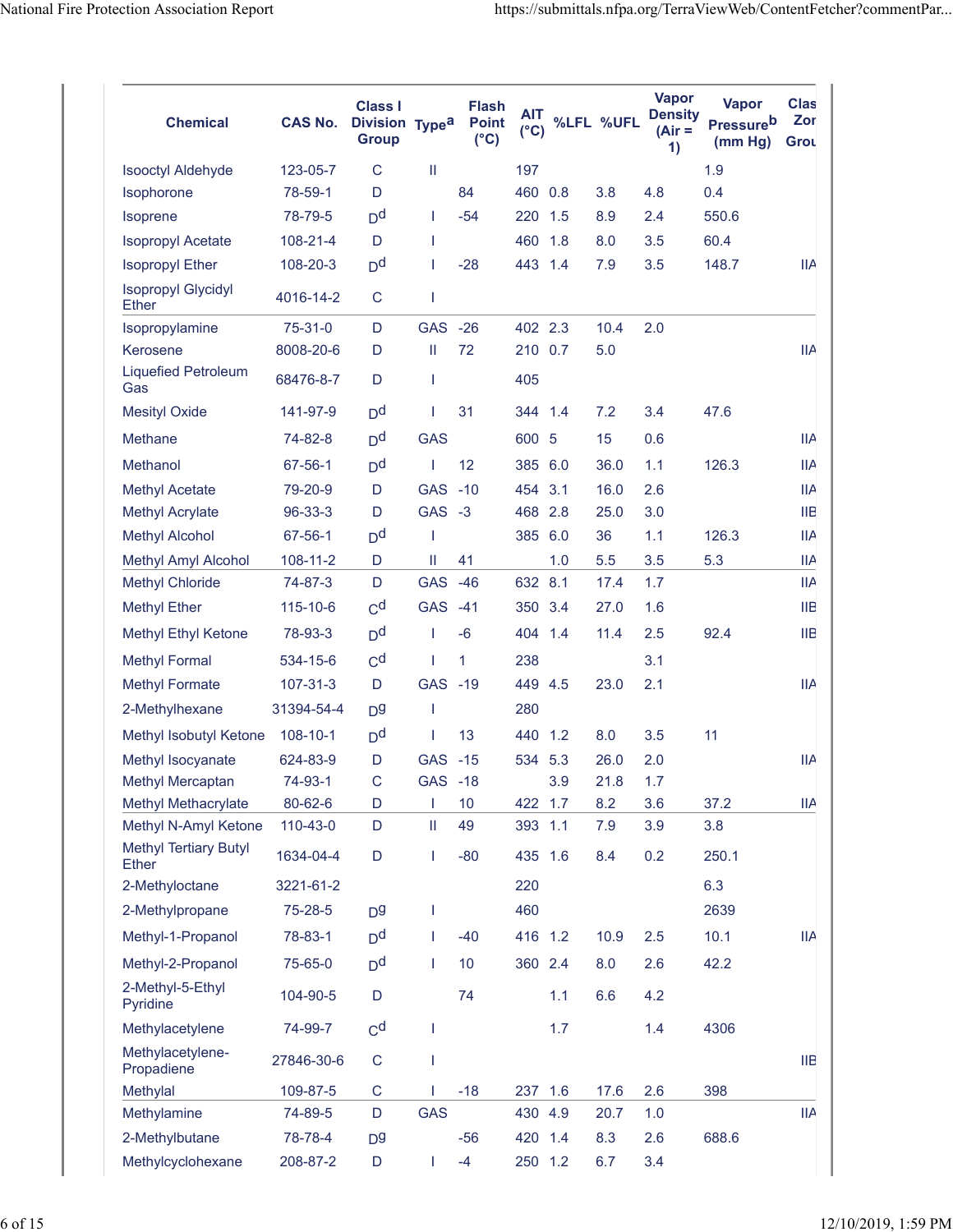| <b>Chemical</b>                     | <b>CAS No.</b> | <b>Class I</b><br>Division Type <sup>a</sup><br><b>Group</b> |               | <b>Flash</b><br><b>Point</b><br>$(^{\circ}C)$ | <b>AIT</b><br>$(^{\circ}C)$ |     | %LFL %UFL | <b>Vapor</b><br><b>Density</b><br>(Air =<br>1) | <b>Vapor</b><br><b>Pressure</b> b<br>(mm Hg) | <b>Clas</b><br>Zor<br>Grou |
|-------------------------------------|----------------|--------------------------------------------------------------|---------------|-----------------------------------------------|-----------------------------|-----|-----------|------------------------------------------------|----------------------------------------------|----------------------------|
| Methylcyclohexanol                  | 25630-42-3     | D                                                            |               | 68                                            | 296                         |     |           | 3.9                                            |                                              |                            |
| 2-Methycyclohexanone                | 583-60-8       | D                                                            | $\mathbf{II}$ |                                               |                             |     |           | 3.9                                            |                                              |                            |
| 2-Methylheptane                     |                | D <sub>0</sub>                                               |               |                                               | 420                         |     |           |                                                |                                              |                            |
| 3-Methylhexane                      | 589-34-4       | D <sub>0</sub>                                               |               |                                               | 280                         |     |           |                                                | 61.5                                         |                            |
| 3-Methylpentane                     | $94 - 14 - 0$  | D <sub>0</sub>                                               |               |                                               | 278                         |     |           |                                                |                                              |                            |
| 2-Methylpropane                     | 75-28-5        | D <sub>0</sub>                                               | T             |                                               | 460                         |     |           |                                                | 2639                                         |                            |
| 2-Methyl-1-Propanol                 | 78-83-1        | D <sup>d</sup>                                               | T             | $-40$                                         | 223                         | 1.2 | 10.9      | 2.5                                            | 10.5                                         |                            |
| 2-Methyl-2-Propanol                 | 75-65-0        | D <sup>d</sup>                                               | T             |                                               | 478 2.4                     |     | 8.0       | 2.6                                            | 42.2                                         |                            |
| 2-Methyloctane                      | 2216-32-2      | D <sub>0</sub>                                               |               |                                               | 220                         |     |           |                                                |                                              |                            |
| 3-Methyloctane                      | 2216-33-3      | D <sub>0</sub>                                               |               |                                               | 220                         |     |           |                                                | 6.3                                          |                            |
| 4-Methyloctane                      | 2216-34-4      | D <sub>0</sub>                                               |               |                                               | 225                         |     |           |                                                | 6.8                                          |                            |
| Monoethanolamine                    | 141-43-5       | D                                                            |               | 85                                            | 410                         |     |           | 2.1                                            | 0.4                                          | <b>IIA</b>                 |
| Monoisopropanolamine                | 78-96-6        | D                                                            |               | 77                                            | 374                         |     |           | 2.6                                            | 1.1                                          |                            |
| <b>Monomethyl Aniline</b>           | 100-61-8       | C                                                            |               |                                               | 482                         |     |           |                                                | 0.5                                          |                            |
| Monomethyl Hydrazine                | 60-34-4        | $\mathsf{C}$                                                 | T             | 23                                            | 194 2.5                     |     | 92.0      | 1.6                                            |                                              |                            |
| Morpholine                          | 110-91-8       | C <sup>d</sup>                                               | Ш             | 35                                            | 310                         | 1.4 | 11.2      | 3.0                                            | 10.1                                         | <b>IIA</b>                 |
| Naphtha (Coal Tar)                  | 8030-30-6      | D                                                            | Ш             | 42                                            | 277                         |     |           |                                                |                                              | IIA                        |
| Naphtha (Petroleum)                 | 8030-30-6      | $D$ d,i                                                      | $\mathbf{I}$  | 42                                            | 288                         | 1.1 | 5.9       | 2.5                                            |                                              | <b>IIA</b>                 |
| Neopentane                          | 463-82-1       | D <sub>0</sub>                                               |               | $-65$                                         | 450                         | 1.4 | 8.3       | 2.6                                            | 1286                                         |                            |
| Nitrobenzene                        | 98-95-3        | D                                                            |               | 88                                            | 482 1.8                     |     |           | 4.3                                            | 0.3                                          | ШA                         |
| Nitroethane                         | 79-24-3        | C                                                            | T             | 28                                            | 414                         | 3.4 |           | 2.6                                            | 20.7                                         | <b>IIB</b>                 |
| Nitromethane                        | 75-52-5        | $\mathsf{C}$                                                 | T             | 35                                            | 418 7.3                     |     |           | 2.1                                            | 36.1                                         | <b>IIA</b>                 |
| 1-Nitropropane                      | 108-03-2       | C                                                            | T             | 34                                            | 421                         | 2.2 |           | 3.1                                            | 10.1                                         | ШB                         |
| 2-Nitropropane                      | 79-46-9        | C <sup>d</sup>                                               | I.            | 28                                            | 428 2.6                     |     | 11.0      | 3.1                                            | 17.1                                         |                            |
| n-Nonane                            | 111-84-2       | D <sup>9</sup>                                               | I             | 31                                            | 205 0.8                     |     | 2.9       | 4.4                                            | 4.4                                          | <b>IIA</b>                 |
| Nonene                              | 27214-95-8     | D                                                            | I             |                                               |                             | 0.8 |           | 4.4                                            |                                              |                            |
| Nonyl Alcohol                       | 143-08-8       | D                                                            |               |                                               |                             | 0.8 | 6.1       | 5.0                                            | 0.02                                         | <b>IIA</b>                 |
| n-Octane                            | 111-65-9       | $Dd$ ,g                                                      | T             | 13                                            | 206                         | 1.0 | 6.5       | 3.9                                            | 14.0                                         | <b>IIA</b>                 |
| Octene                              | 25377-83-7     | D                                                            | I             | 8                                             | 230 0.9                     |     |           | 3.9                                            |                                              |                            |
| n-Octyl Alcohol                     | $111 - 87 - 5$ | D                                                            |               |                                               |                             |     |           | 4.5                                            | 0.08                                         | <b>IIA</b>                 |
| n-Pentane                           | 109-66-0       | $D$ d,g                                                      | L             | $-40$                                         | 243 1.5                     |     | 7.8       | 2.5                                            | 513                                          | <b>IIA</b>                 |
| 1-Pentanol                          | $71 - 41 - 0$  | D <sup>d</sup>                                               | T             | 33                                            | 300 1.2                     |     | 10.0      | 3.0                                            | 2.5                                          | <b>IIA</b>                 |
| 2-Pentanone                         | 107-87-9       | D                                                            | T             | $\overline{7}$                                | 452 1.5                     |     | 8.2       | 3.0                                            | 35.6                                         | <b>IIA</b>                 |
| 1-Pentene                           | 109-67-1       | D                                                            | T             | $-18$                                         | 275 1.5                     |     | 8.7       | 2.4                                            | 639.7                                        |                            |
| 2-Pentene                           | 109-68-2       | D                                                            | T             | $-18$                                         |                             |     |           | 2.4                                            |                                              |                            |
| 2-Pentyl Acetate                    | 626-38-0       | D                                                            | T             | 23                                            |                             | 1.1 | 7.5       | 4.5                                            |                                              |                            |
| Phenylhydrazine                     | 100-63-0       | D                                                            |               | 89                                            |                             |     |           | 3.7                                            | 0.03                                         |                            |
| Process Gas > 30%<br>H <sub>2</sub> |                | Вj                                                           | <b>GAS</b>    |                                               | 520 4.0                     |     | 75.0      | 0.1                                            |                                              |                            |
| Propane                             | 74-98-6        | D <sup>d</sup>                                               | <b>GAS</b>    |                                               | 450 2.1                     |     | 9.5       | 1.6                                            |                                              | IIA                        |
| 1-Propanol                          | $71 - 23 - 8$  | D <sup>d</sup>                                               | T             | 15                                            | 413 2.2                     |     | 13.7      | 2.1                                            | 20.7                                         | IIA                        |
| 2-Propanol                          | 67-63-0        | D <sup>d</sup>                                               | $\mathbf{I}$  | 12                                            | 399 2.0                     |     | 12.7      | 2.1                                            | 45.4                                         | <b>IIA</b>                 |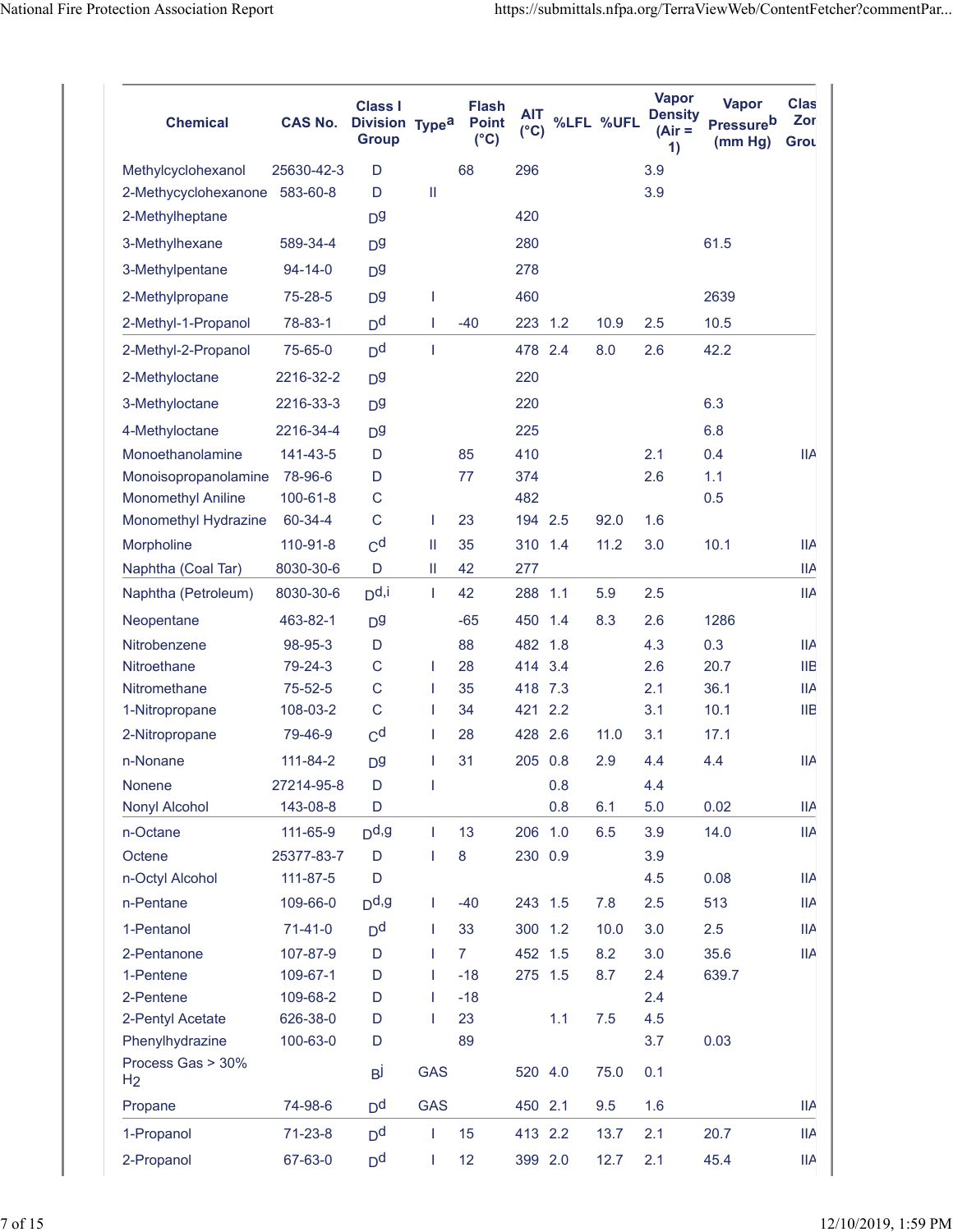| <b>Chemical</b>                     | <b>CAS No.</b> | <b>Class I</b><br>Division Type <sup>a</sup><br><b>Group</b> |             | <b>Flash</b><br><b>Point</b><br>$(^{\circ}C)$ | <b>AIT</b><br>$(^{\circ}C)$ |     | %LFL %UFL | <b>Vapor</b><br><b>Density</b><br>$(Air =$<br>1) | <b>Vapor</b><br><b>Pressureb</b><br>(mm Hg) | <b>Clas</b><br>Zor<br>Grou |
|-------------------------------------|----------------|--------------------------------------------------------------|-------------|-----------------------------------------------|-----------------------------|-----|-----------|--------------------------------------------------|---------------------------------------------|----------------------------|
| Propiolactone                       | $57 - 57 - 8$  | D                                                            |             |                                               |                             | 2.9 |           | 2.5                                              | 2.2                                         |                            |
| Propionaldehyde                     | 123-38-6       | $\mathsf C$                                                  | L           | $-9$                                          | 207                         | 2.6 | 17.0      | 2.0                                              | 318.5                                       | <b>IIB</b>                 |
| <b>Propionic Acid</b>               | 79-09-4        | D                                                            | Ш           | 54                                            | 466 2.9                     |     | 12.1      | 2.5                                              | 3.7                                         | <b>IIA</b>                 |
| Propionic Anhydride                 | 123-62-6       | D                                                            |             | 74                                            | 285                         | 1.3 | 9.5       | 4.5                                              | 1.4                                         |                            |
| n-Propyl Acetate                    | 109-60-4       | D                                                            | T           | 14                                            | 450                         | 1.7 | 8.0       | 3.5                                              | 33.4                                        | IIA                        |
| n-Propyl Ether                      | $111 - 43 - 3$ | C <sup>d</sup>                                               | T           | 21                                            | 215 1.3                     |     | 7.0       | 3.5                                              | 62.3                                        |                            |
| <b>Propyl Nitrate</b>               | 627-13-4       | B <sub>d</sub>                                               | T           | 20                                            | 175                         | 2.0 | 100.0     |                                                  |                                             |                            |
| Propylene                           | $115 - 07 - 1$ | D <sup>d</sup>                                               | <b>GAS</b>  |                                               | 460 2.4                     |     | 10.3      | 1.5                                              |                                             | ШA                         |
| Propylene Dichloride                | 78-87-5        | D                                                            | L           | 16                                            | 557                         | 3.4 | 14.5      | 3.9                                              | 51.7                                        | <b>IIA</b>                 |
| Propylene Oxide                     | 75-56-9        | $B(C)^{d,e}$                                                 | T           | $-37$                                         | 449 2.3                     |     | 36.0      | 2.0                                              | 534.4                                       | ШB                         |
| Pyridine                            | 110-86-1       | D <sup>d</sup>                                               | T           | 20                                            | 482 1.8                     |     | 12.4      | 2.7                                              | 20.8                                        | <b>IIA</b>                 |
| <b>Styrene</b>                      | 100-42-5       | D <sup>d</sup>                                               | T           | 31                                            | 490                         | 0.9 | 6.8       | 3.6                                              | 6.1                                         | <b>IIA</b>                 |
| Tetrahydrofuran                     | 109-99-9       | C <sup>d</sup>                                               | T           | $-14$                                         | 321                         | 2.0 | 11.8      | 2.5                                              | 161.6                                       | <b>IIB</b>                 |
| Tetrahydronaphthalene               | 119-64-2       | D                                                            | <b>IIIA</b> |                                               | 385 0.8                     |     | 5.0       | 4.6                                              | 0.4                                         |                            |
| <b>Tetramethyl Lead</b>             | $75 - 74 - 1$  | $\mathsf{C}$                                                 | Ш           | 38                                            |                             |     |           | 9.2                                              |                                             |                            |
| <b>Toluene</b>                      | 108-88-3       | D <sup>d</sup>                                               | T           | $\overline{4}$                                | 480 1.1                     |     | 7.1       | 3.1                                              | 28.53                                       | IIA                        |
| n-Tridecene                         | 2437-56-1      | D                                                            | <b>IIIA</b> |                                               |                             | 0.6 |           | 6.4                                              | 593.4                                       |                            |
| Triethylamine                       | 121-44-8       | C <sup>d</sup>                                               | T           | $-9$                                          | 249                         | 1.2 | 8.0       | 3.5                                              | 68.5                                        | <b>IIA</b>                 |
| Triethylbenzene                     | 25340-18-5     | D                                                            |             | 83                                            |                             |     | 56.0      | 5.6                                              |                                             |                            |
| 2,2,3-Trimethylbutane               |                | D <sub>0</sub>                                               |             |                                               | 442                         |     |           |                                                  |                                             |                            |
| 2,2,4-Trimethylbutane               |                | D <sup>g</sup>                                               |             |                                               | 407                         |     |           |                                                  |                                             |                            |
| 2,2,3-Trimethylpentane              |                | D <sup>g</sup>                                               |             |                                               | 396                         |     |           |                                                  |                                             |                            |
| 2,2,4-Trimethylpentane              |                | D <sub>0</sub>                                               |             |                                               | 415                         |     |           |                                                  |                                             | <b>IIA</b>                 |
| 2,3,3-Trimethylpentane              |                | D <sub>0</sub>                                               |             |                                               | 425                         |     |           |                                                  |                                             |                            |
| Tripropylamine                      | 102-69-2       | D                                                            | Ш           | 41                                            |                             |     |           | 4.9                                              | 1.5                                         | IIA                        |
| <b>Turpentine</b>                   | 8006-64-2      | D                                                            |             | 35                                            | 253 0.8                     |     |           |                                                  | 4.8                                         |                            |
| n-Undecene                          | 28761-27-5     | D                                                            | <b>IIIA</b> |                                               |                             | 0.7 |           | 5.5                                              |                                             |                            |
| Unsymmetrical<br>Dimethyl Hydrazine | $57 - 14 - 7$  | C <sup>d</sup>                                               | T           | $-15$                                         | 249 2.0                     |     | 95.0      | 1.9                                              |                                             | IIB                        |
| Valeraldehyde                       | 110-62-3       | $\mathsf C$                                                  | L           | 280                                           | 222                         |     |           | 3.0                                              | 34.3                                        |                            |
| <b>Vinyl Acetate</b>                | 108-05-4       | D <sup>d</sup>                                               | L           | $-6$                                          | 402 2.6                     |     | 13.4      | 3.0                                              | 113.4                                       | IIA                        |
| <b>Vinyl Chloride</b>               | 75-01-4        | D <sup>d</sup>                                               | GAS -78     |                                               | 472 3.6                     |     | 33.0      | 2.2                                              |                                             | IIA                        |
| <b>Vinyl Toluene</b>                | 25013-15-4     | D                                                            |             | 52                                            | 494 0.8                     |     | 11.0      | 4.1                                              |                                             |                            |
| Vinylidene Chloride                 | 75-35-4        | D                                                            | T           |                                               | 570 6.5                     |     | 15.5      | 3.4                                              | 599.4                                       | <b>IIA</b>                 |
| <b>Xylene</b>                       | 1330-20-7      | D <sup>d</sup>                                               | I           | 25                                            | 464 0.9                     |     | 7.0       | 3.7                                              |                                             | IIA                        |
| Xylidine                            | 121-69-7       | $\mathsf{C}$                                                 | <b>IIIA</b> | 63                                            | 371 1.0                     |     |           | 4.2                                              | 0.7                                         |                            |

aType is used to designate if the material is a gas, flammable liquid, or combustible liquid. *(See 4.2.6 and 4.2.7.)*

bVapor pressure reflected in units of mm Hg at 77°F (25°C) unless stated otherwise.

cClass I, Zone Groups are based on IEC 80079-20-1, 2017*, Explosive atmospheres — Part 20-1: Material characteristics for gas and vapor classification — Test methods and data*, which contains additional data on MESG and group classifications.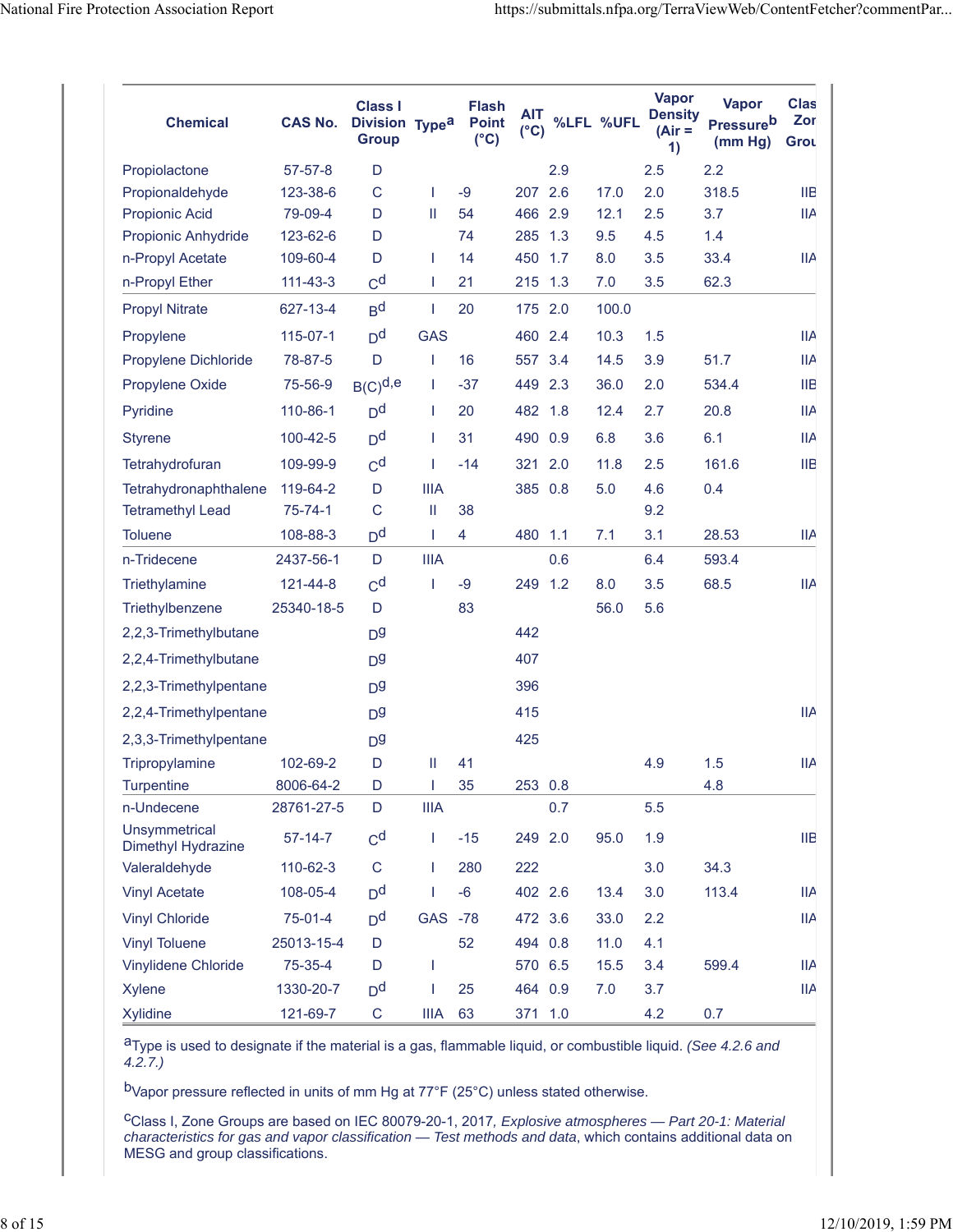<sup>d</sup>Material has been classified by test.

eWhere all conduit runs into explosionproof equipment, the conduit is provided with explosionproof seals installed within 18 in. (450 mm) of the enclosure, equipment for the group classification shown in parentheses is permitted.

f For classification of areas involving ammonia, see ANSI/IIAR 2 *Standard for Safe Design of Closed-Circuit Ammonia Refrigeration Systems*, and CGA G2.1, *Safety Requirements for the Storage and Handling of Anhydrous Ammonia*.

gCommercial grades of aliphatic hydrocarbon solvents are mixtures of several isomers of the same chemical formula (or molecular weight). The autoignition temperatures (AIT) of the individual isomers are significantly different. The electrical equipment should be suitable for the AIT of the solvent mixture. *(See A.4.4.2.)*

hCertain chemicals have characteristics that need safeguards beyond those necessary for any of the above groups. Carbon disulfide is one of these chemicals because of its low autoignition temperature and the small joint clearance necessary to arrest its flame propagation.

<sup>i</sup>Petroleum naphtha is a saturated hydrocarbon mixture whose boiling range is 68°F to 275°F (20°C to 135°C). It is also known as benzine, ligroin, petroleum ether, and naphtha.

.<br>IFuel and process gas mixtures found by test not to present hazards similar to those of hydrogen can be grouped based on the test results.

k Liquid type and flash point vary due to regional blending differences.

# **Additional Proposed Changes**

**File Name Description Approved**

NFPA\_497\_Memo\_for\_Table\_4\_2\_2.docx Isodecaldehyde\_USCG\_1999.pdf

## **Statement of Problem and Substantiation for Public Comment**

A number of materials were incorrectly labeled as to Type, that is Gas, or liquid Class, based on the tabulated normal boiling points and flash points. Additionally multiple materials listed as having the same CAS number either do not include the same information or should not be listed as the same CAS number. Recommended changes are substantiated by screenshots from the DIPPR database, which is a recognized source of critically evaluated thermo-physical property data. A US Coast Guard document downloaded from the Cameo website supports the recommended data for mixed isodecaldehydes.

#### **Related Item**

• FR-3

## **Submitter Information Verification**

**Submitter Full Name:** Samuel Rodgers **Organization:** Honeywell, Inc. **Street Address: City: State: Zip: Submittal Date:** Fri Apr 26 14:35:48 EDT 2019 **Committee:** EEC-AAA

## **Committee Statement**

**Committee** Rejected but see related SR **Action: Resolution:** SR-4-NFPA 497-2019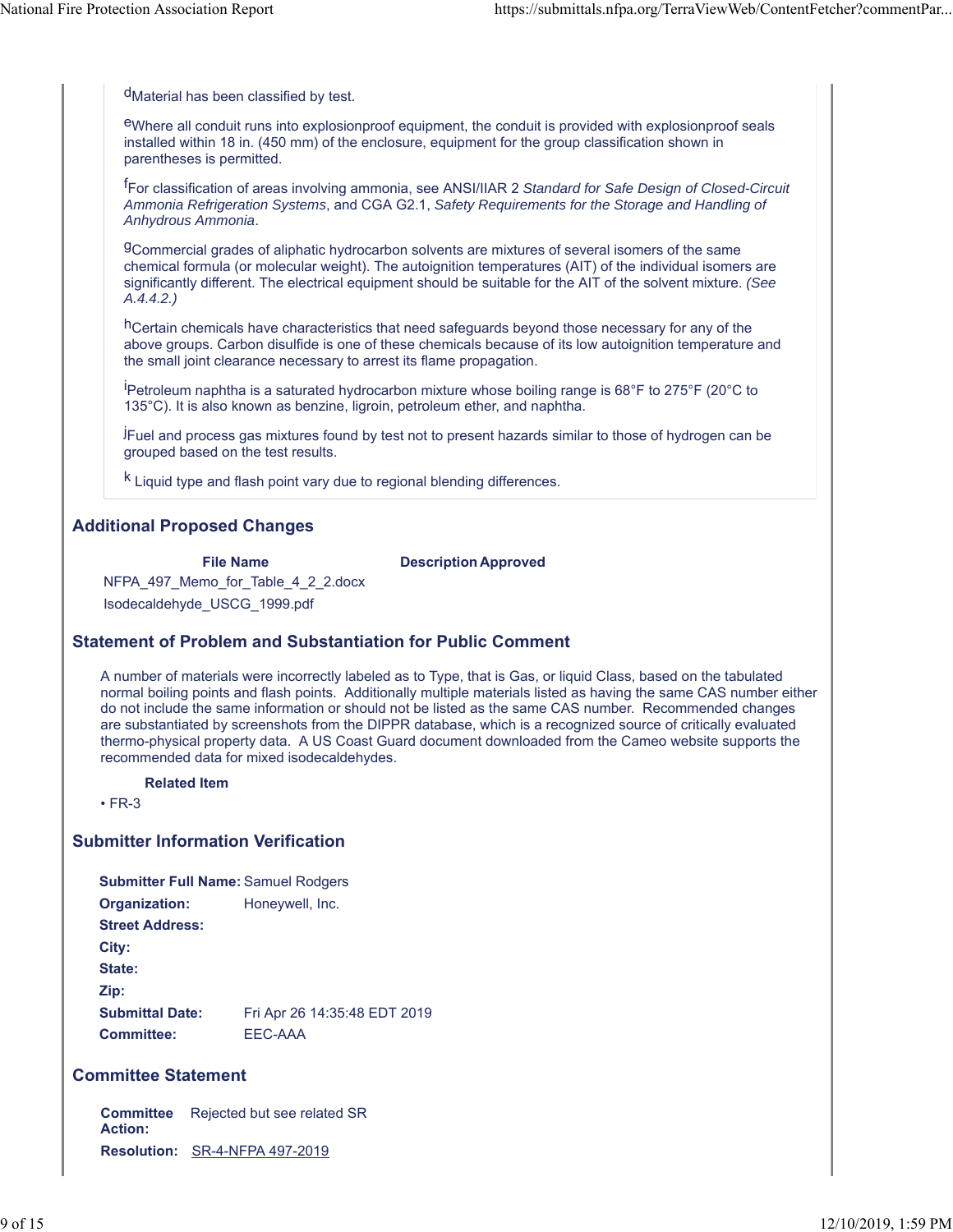**Statement:** A number of materials were incorrectly labeled as to Type, that is Gas, or liquid Class, based on the tabulated normal boiling points and flash points. Additionally multiple materials listed as having the same CAS number either did not include the same information or should not have been listed as the same CAS number. These changes are from the DIPPR database, which is a recognized source of critically evaluated thermo-physical property data. A US Coast Guard document downloaded from the Cameo website supports the recommended data for mixed isodecaldehydes. Additional MESG and MIC ratio data were extracted from ISO/IEC 80079-20-1. The MESG for Methyl Ethyl Ketone was updated based on independent test data.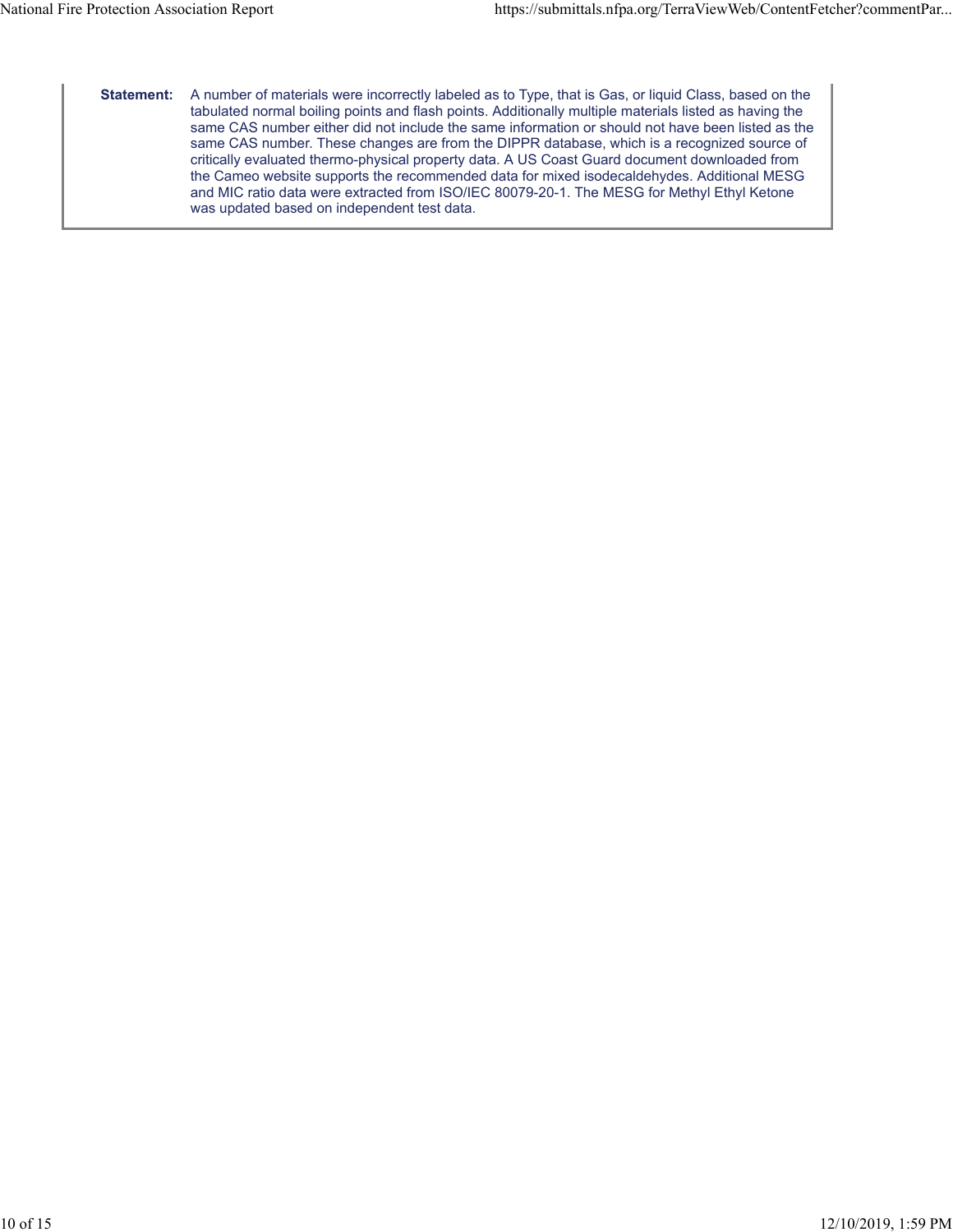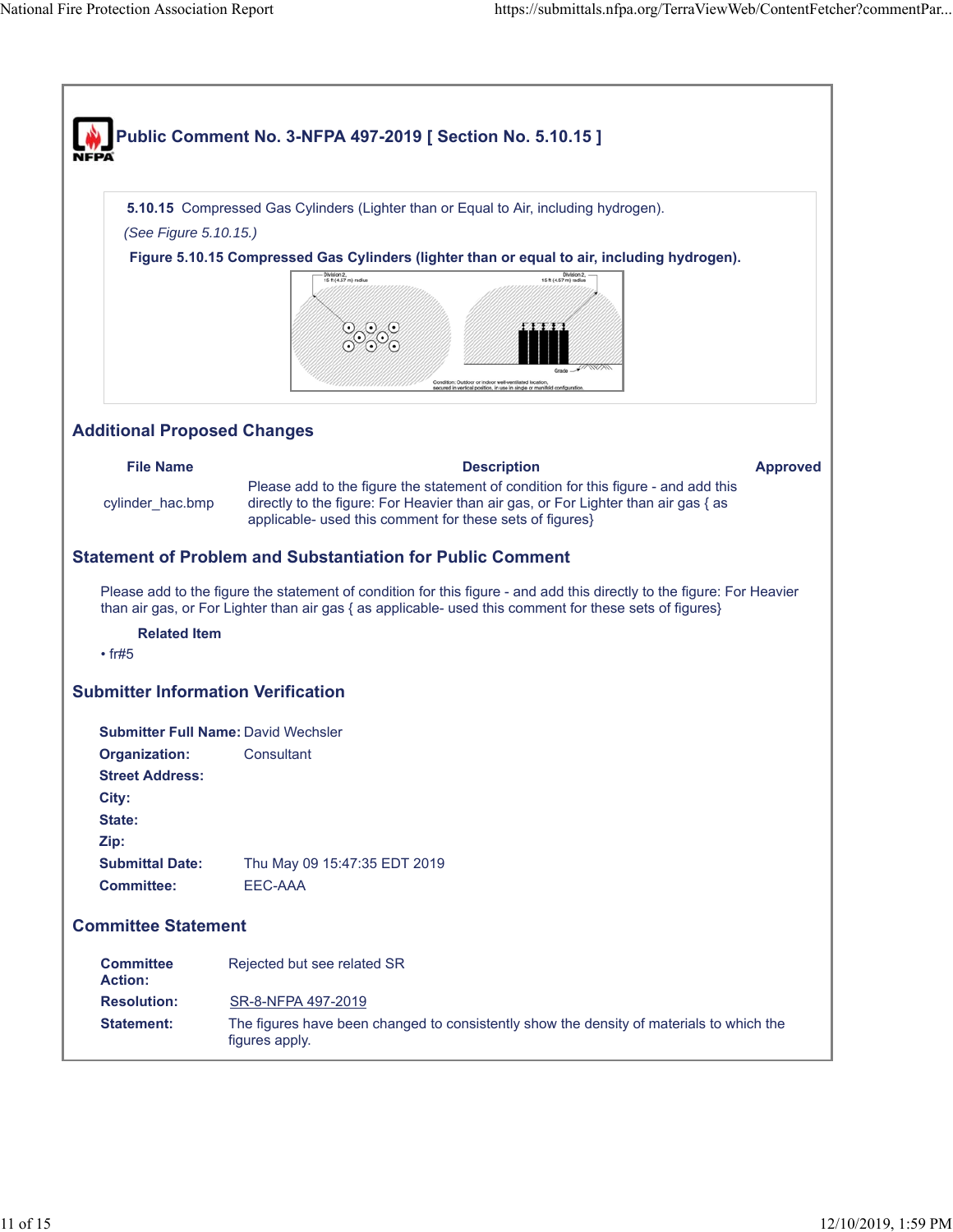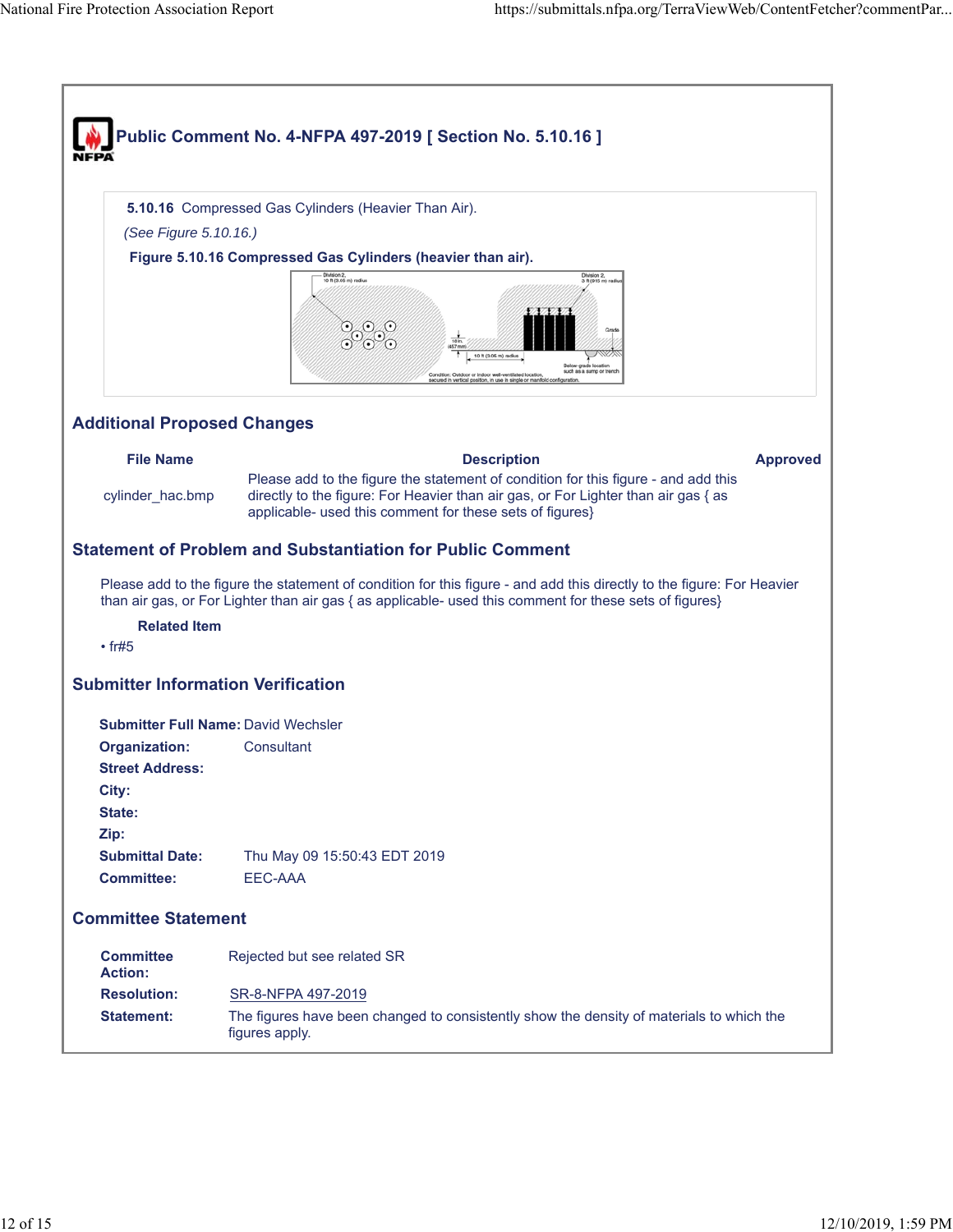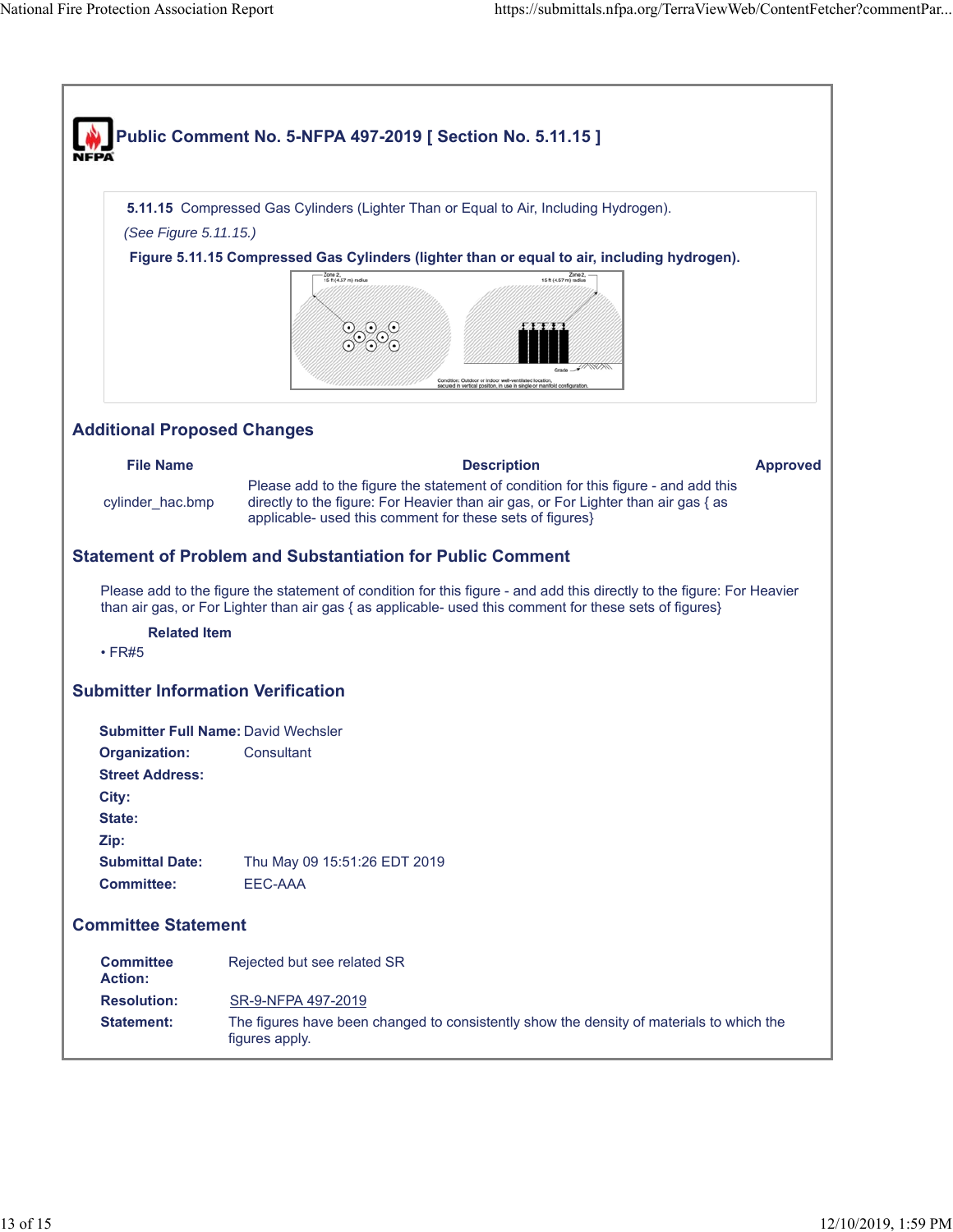